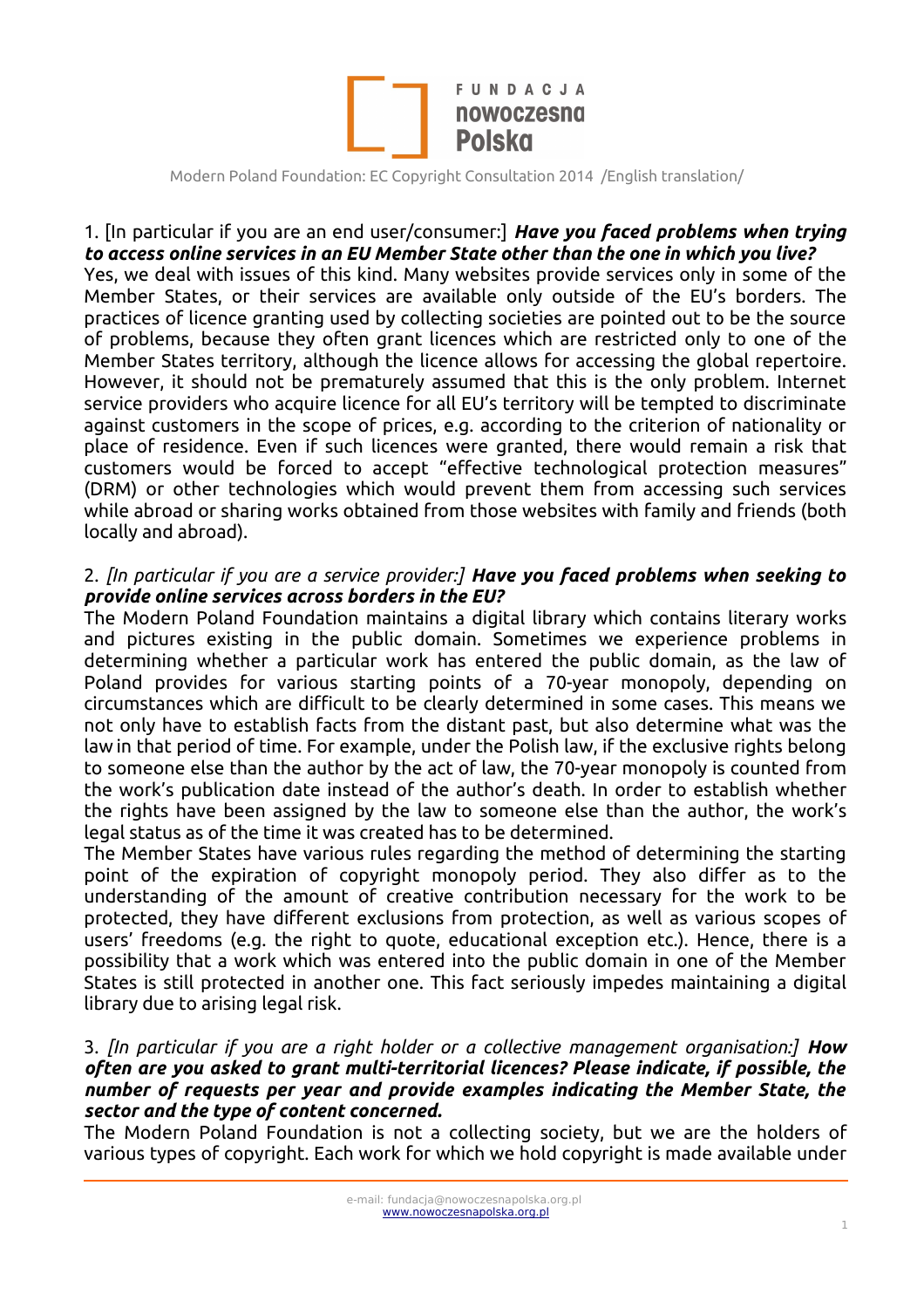

licence of Creative Commons Attribution Share Alike 3.0 PL (CC-BY-SA). Free licences such as CC BY-SA are by definition multi-territorial. We also maintain a digital library containing works from public domain, which may be accessed without granting a licence as they no longer constitute the subject-matter of the copyright law. Therefore, we would like to draw your attention to the fact that the number of inquiries concerning licence granting may be a misleading criterion. It does not include sharing which takes place when public licences as Creative Commons are used, or sharing works existing in the public domain, however problems related to territorial fragmentation of copyright law exist also in this area (see answer to question 2).

#### 4. *If you have identified problems in the answers to any of the questions above – what would be the best way to tackle them?*

In our opinion there is a need for harmonised rules which would allow for simple determination whether the work is in a public domain or not; and if it is protected, whether it can be made available in various countries without the need to verify the scope of user's freedoms in each country separately.

If worldwide/pan-European licensing mechanisms were introduced (both due to intervention of a legislator/regulator or by the parties themselves), a special attention should be paid to avoiding practices that could be used by the service providers to limit users' freedom of sharing works obtained from those websites.

In case of implementation of all solutions aimed at enabling easier access to the content outside of the borders of the EU Member States, a special care should be taken not to inadvertently impede the access to free licences. Free licences enabled the emergence of a rich ecosystem of communities and contents which they created, out of which Wikipedia is the best known. Therefore, in our opinion a rule should be implemented in which legislation of Member States would not prevent the owners of works from granting free licences to content (free licences allow for free copying and distributing the works as well as derivative works without restrictions like e.g. prohibition of commercial use) which would optimise the use of works and solve problems connected with the territorial scope of law. In particular, it regards issues such as statutory limitation of maximum period of licence duration, fees on using works obligatorily settled via collecting societies, and other limitations of freedom to dispose of the works by rightholders.

#### 5. *[In particular if you are a right holder or a collective management organisation:] Are there reasons why, even in cases where you hold all the necessary rights for all the territories in question, you would still find it necessary or justified to impose territorial restrictions on a service provider (in order, for instance, to ensure that access to certain content is not possible in certain European countries)?*

The Modern Poland Foundation does not impose any territorial restrictions on the use of works to which it holds rights. We think that any such restrictions should be analysed with regard to conformity with the competition law. Pursuant to the established case-law regarding protection of competition, copyright protection in itself does not justify such practices if they constitute an infringement of the protection of competition right.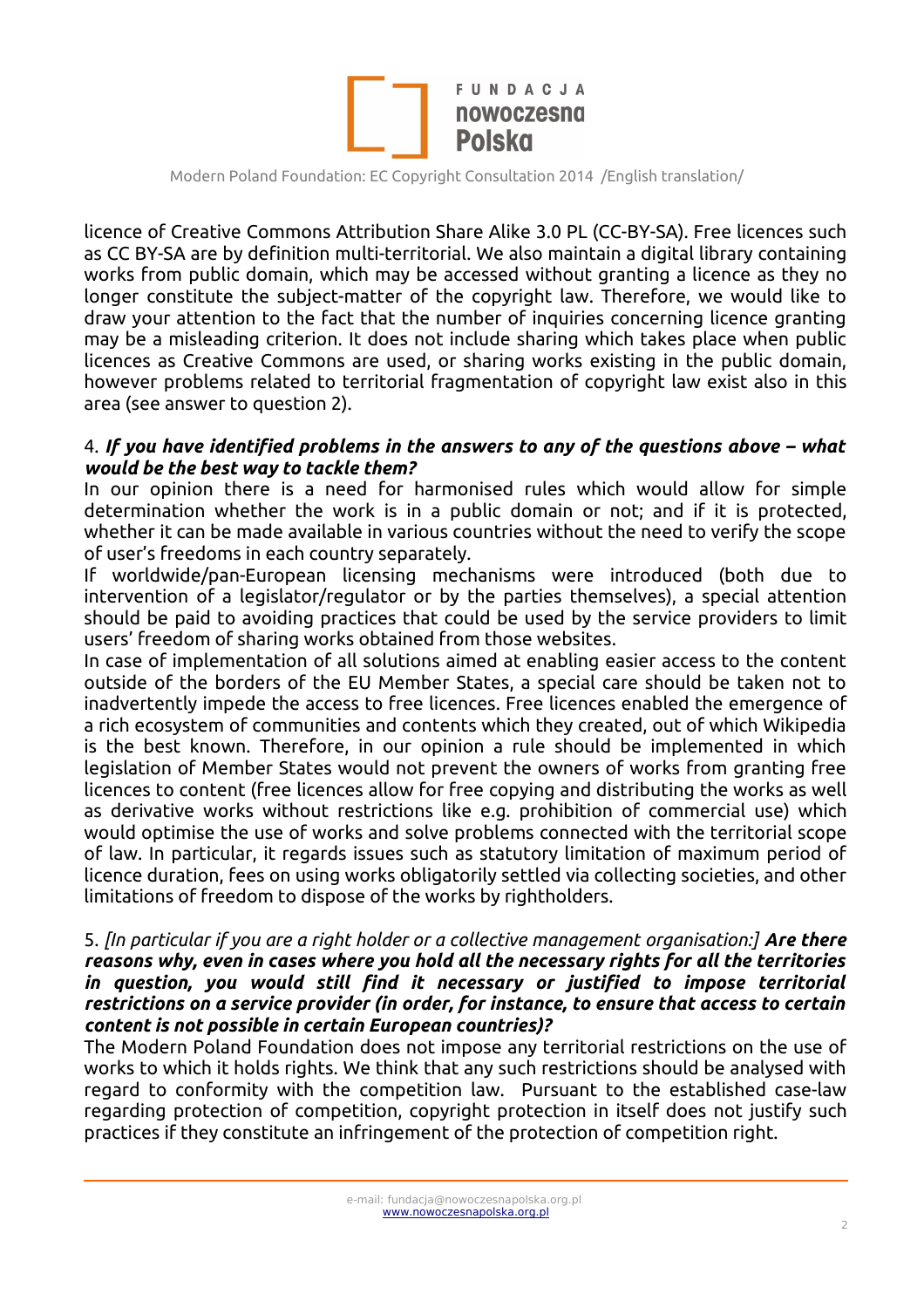

#### 6. *[In particular if you are e.g. a broadcaster or a service provider:] Are there reasons why, even in cases where you have acquired all the necessary rights for all the territories in question, you would still find it necessary or justified to impose territorial restrictions on the service recipient (in order for instance, to redirect the consumer to a different website than the one he is trying to access)?*

The Modern Poland Foundation does not impose any territorial restrictions on the use of works to which it holds rights. We think that any such restrictions should be analysed with regard to conformity with the competition law. Pursuant to the established case-law regarding protection of competition, copyright protection in itself does not justify such practices if they constitute an infringement of the protection of competition right.

We believe that if worldwide/pan-European licensing mechanisms were introduced (both due to intervention of a legislator/regulator and by the parties themselves), a special attention should be paid to avoiding practices that could be used by service providers to limit users' freedom of sharing works obtained from those websites.

#### 7. *Do you think that further measures (legislative or non-legislative, including marketled solutions) are needed at EU level to increase the cross-border availability of content services in the Single Market, while ensuring an adequate level of protection for right holders?*

We believe that apart from a thorough harmonisation of copyright law, there is also a need for other protection measures (both legislative and non-legislative), which would ensure safeguarding of users' rights to participate in and share culture without restrictions based on criteria as nationality or place of residence. We also think that creation of the Single Market is a necessary condition allowing for effective competition of EU culture industries on the global arena.

In our opinion, introduction of pan-European licences itself will not ease the risk of access restrictions based on criterion of nationality or place of residence.

### 8. *Is the scope of the "making available" right in cross-border situations – i.e. when content is disseminated across borders – sufficiently clear?*

Distinguishing a separate right of "communicating to the public their works in such a manner that the outsiders have access to them in any time and place" ignores the fact that making available on the Internet actually means that the works are copied (reproduced) from one computer to another. This takes place also when such technologies as "streaming" are used, because the data displayed on the user's computer has to be copied on it, even if the copy is a temporary file.

Similarly, the metaphor of "targeting" assumes the existence of artificial barriers which are unknown to the Internet – such as e.g. nationality, territory, etc. Regardless of the above, imposing on the users an obligation to verify the law of each country to which they disseminate the works or to which those works might reach would lead to a serious limitation of their ability to participate in the worldwide culture exchange. The user should be assured that he only has to comply with one set of rules, and the law of his place of residence seems the most natural choice. Importantly, those rules must be simple and easy to follow for everyone, because each citizen of EU may be also a user who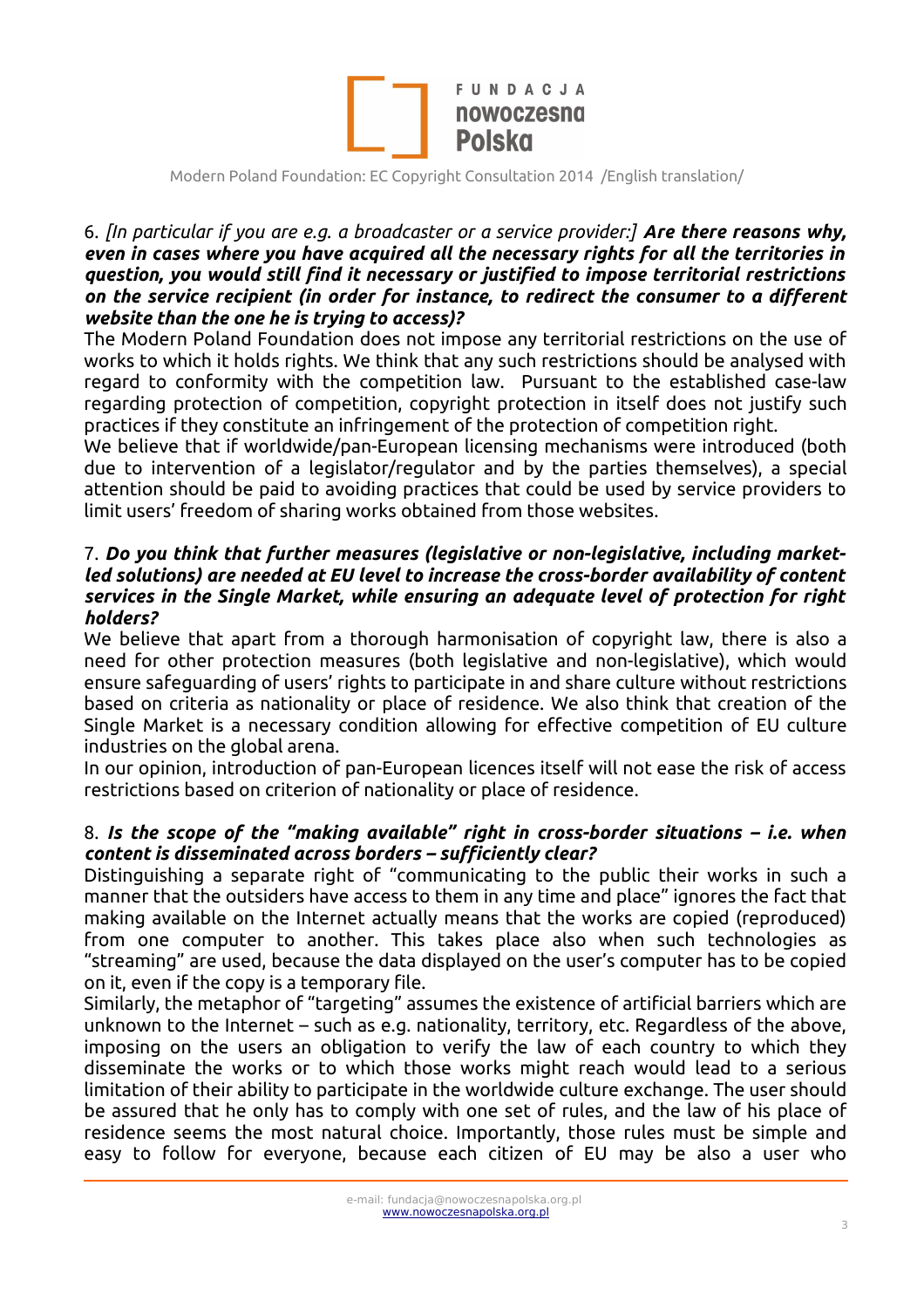

disseminates content on the Internet. Every day, millions of EU citizens disseminate another person's works or derivative works on the Internet, and such rules should be created especially with regard to them. Otherwise, legal barriers will be created on the road to participation in culture exchange, and only entities with specific financial and organisational potential will be able to overcome them. Thus, they will become not only intermediaries but also supervisors in this exchange, which in our opinion should be avoided.

#### 9. *[In particular if you are a right holder:] Could a clarification of the territorial scope of the "making available" right have an effect on the recognition of your rights (e.g. whether you are considered to be an author or not, whether you are considered to have transferred your rights or not), on your remuneration, or on the enforcement of rights (including the availability of injunctive relief)?*

We are not aware of any such risks, but we believe they are possible, since the Member States differ among themselves as far as the rules mentioned in the question are concerned. It would be best to solve this problem by a harmonised preordaining which EU state's law is applied to the authorship, the effectiveness of transfer, etc. (i.e. harmonisation of private international law, which in spite of recent actions in this scope still raises doubts as to governing law in cases concerning copyright).

#### 10. *[In particular if you a service provider or a right holder:] Does the application of two rights to a single act of economic exploitation in the online environment (e.g. a download) create problems for you?*

Yes. Distinguishing a separate right of "communicating to the public their works in such a manner that the outsiders have access to them in any time and place" ignores the fact that making available on the Internet actually means that the works are copied (reproduced) from one computer to another. This takes place also when such technologies as "streaming" are used, because the data presented on the user's computer has to be copied on it, even if the copy is a temporary file.

Similarly, the metaphor of "targeting" assumes the existence of artificial barriers which are unknown to the Internet – such as e.g. nationality, territory, etc. Regardless of the above, imposing on the users an obligation to verify the law of each country to which they disseminate the works or to which those works might reach would lead to a serious limitation of their ability to participate in the worldwide culture exchange. The user should be assured that he only has to comply with one set of rules, and the law of his place of residence seems the most natural choice. Importantly, those rules must be simple and easy to follow for everyone, because each citizen of EU may be also the user who disseminates content on the Internet. Every day, millions of EU citizens disseminate another person's works or derivative works on the Internet, and such rules should be created especially with regard to them. Otherwise, legal barriers will be created on the road to participation in culture exchange, and only entities with specific financial and organisational potential will be able to overcome them. Thus, they will become not only intermediaries but also supervisors in this exchange, which in our opinion should be avoided.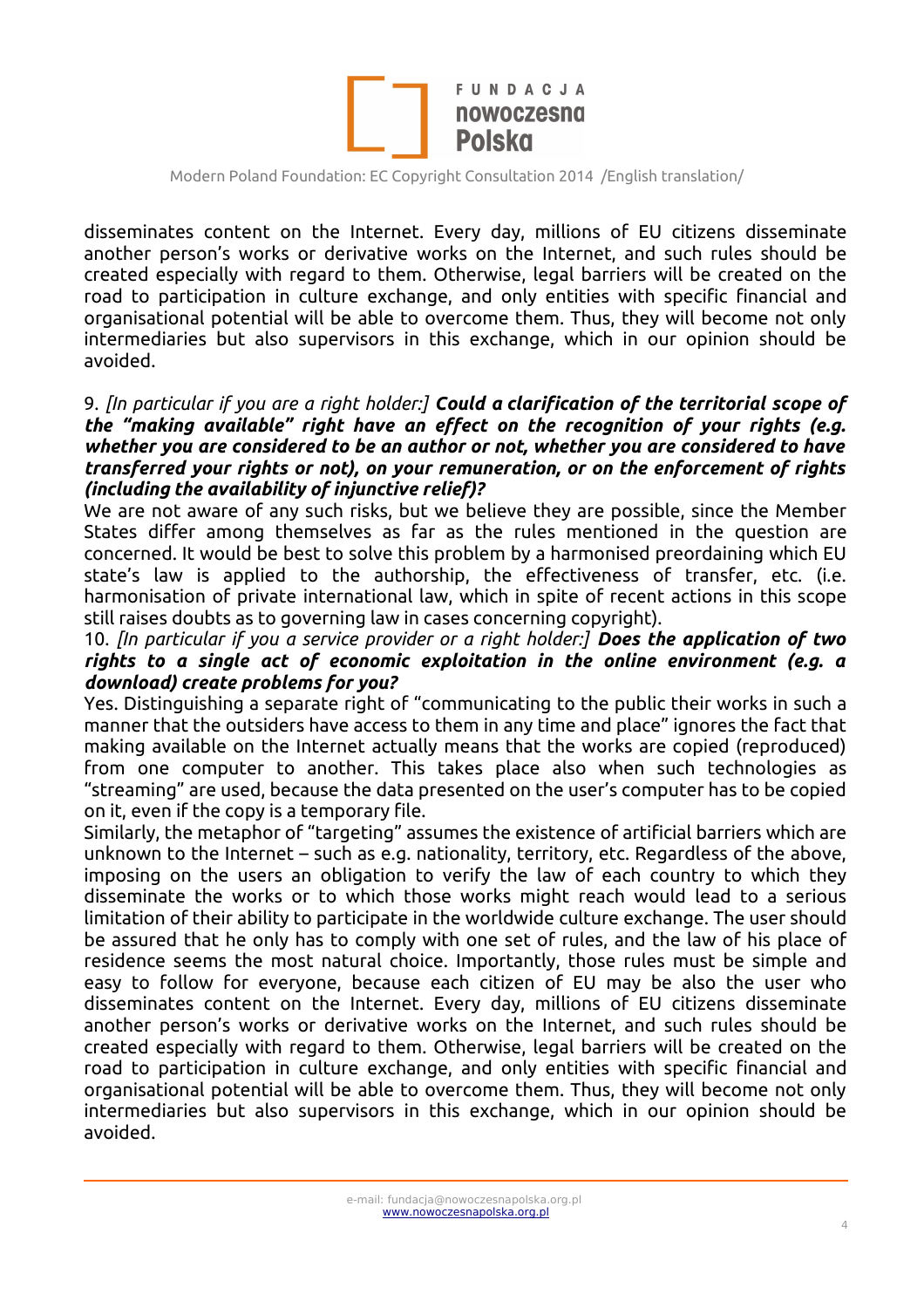

### 11. *Should the provision of a hyperlink leading to a work or other subject matter protected under copyright, either in general or under specific circumstances, be subject to the authorisation of the rightholder?*

No. Linking should never depend upon anyone's consent. Links (i.e. "references") are the basis of WWW network functioning. The network is constituted by interlinked documents. Without links we cannot speak of the Internet. Links enable the basic functionality of the network, i.e. allowing navigation between linked documents. The idea to prohibit sharing links to the materials to which we do not hold copyright (e.g. to the webpage of a newspaper or a YouTube film) is absurd, surprising and ill-conceived. Unfortunately, there are already such tendencies. In Poland, in the court decision of 2004, linking was considered as distributing (in the context of protection of image), while in summer this year first judgement was issued ordering the payment of damages and compensation for sharing a link to a YouTube song on Facebook. At the same time, many, if not all Internet users are linking repeatedly every day. In our opinion, providing a source of information does not equal with distributing a work, and the risk of legal liability arising from providing the source of information violates the fundamental freedom of speech.

#### 12. *Should the viewing of a web-page where this implies the temporary reproduction of a work or other subject matter protected under copyright on the screen and in the cache memory of the user's computer, either in general or under specific circumstances, be subject to the authorisation of the rightholder?*

No. Using the Internet resources should never depend upon anyone's consent. Dissemination of works published on the Internet which takes place during browsing is subject to similar argumentation and conclusions as already presented in the answer to question 11. This is a technical process necessary to enable using those works – no data will be displayed to the user unless it is stored in the computer's memory or on the hard disc drive, at least temporarily. To make this dissemination dependent upon authorised parties' consent de facto means that all users' freedoms such as fair use, etc. are "annulled". Dissemination of this type is currently explicitly permitted pursuant to Article 5.1. of the Directive 2001/29. In case there are any doubts as to the fact browsing the Internet falls under the scope of this provision, it should be explicitly indicated in the Directive if there are amendments to be introduced to it.

### 13. *[In particular if you are an end user/consumer:] Have you faced restrictions when trying to resell digital files that you have purchased (e.g. mp3 file, e-book)?*

There are two possible types of restrictions regarding the resale of a work: contractual and technological (DRM). Standard contract forms expressed as "an offer one cannot refuse", which prohibit distribution of purchased works raise doubts whether such contractual prohibitions are lawful, since the law allows for such redistribution (e.g. as in the case of fair use in Poland). The users who do not want to breach the contract will refrain from actions which are covered by their statutory freedoms and accept such contracts, provisions of which often are not subject to any negotiations.

The question of technological measures preventing redistribution looks similar. Such works may be technically assigned to a specific device or software, and any attempts to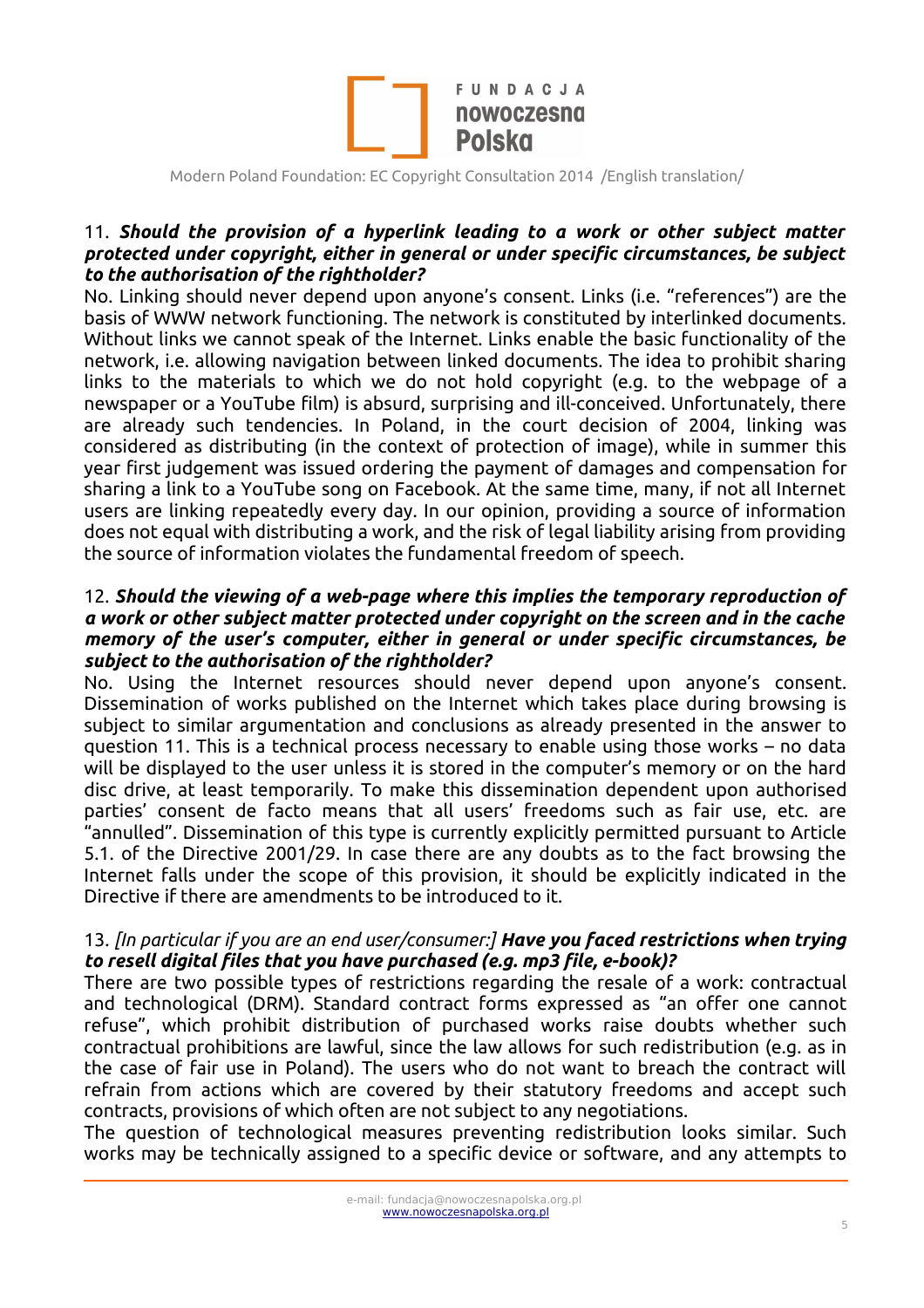

circumvent those restrictions aimed at enforcing user's freedoms (such as fair use) is prohibited pursuant to provisions on effective technological protection measures of the Directive 2001/29.

For example, according to the regulations of website ibuk.pl of a large Polish publisher PWN, "the Service User is not entitled to: dissemination or marketing of the downloaded Publications in whole or in parts, interfere with the content, distribution, reproducing the Publications, removing signage and technical protection or any commercial use of the Publications." The website ibuk.pl also uses technical protection, and the regulations prohibit "any attempts to disable protection, decode its content, etc."

Therefore, in our opinion, those both types of restrictions should be eliminated. It specifically relates to the prohibition to circumvent DRM technology, if the objective of such practice is a lawful use of the work.

### 14. *[In particular if you are a right holder or a service provider:] What would be the consequences of providing a legal framework enabling the resale of previously purchased digital content? Please specify per market (type of content) concerned.*

The idea of "resale" of works in a digital form contains a misleading assumption that data is subject to ownership right. In order to enable a "digital resale", such ownership would have to be introduced, at least in terms of a legal analogy. This would entail (as shown by the judgement of the European Union Court of Justice in the case UsedSoft vs. Oracle) an obligation of reselling user to delete the resold work, and such an obligation would have to be restricted by legal sanctions or enforced by technological measures. This implies tracking, monitoring and searching the PCs of users as well as other media.

Resale and other redistribution of tangible copies is natural and should not be subject to monopoly (hence the exhaustion of copyright which already exists in the law). Digital copies should not, however, be subject to restrictions resulting from attempts to transfer the resale right from analogue to digital world. The law should simply prohibit any actions aimed at restricting or monitoring use of the digital copies of works as long as the user is involved in a non-commercial sharing.

#### 15. *Would the creation of a registration system at EU level help in the identification and licensing of works and other subject matter?*

No. In our opinion registration of works is not a good solution, especially if it differentiates the protection of registered and non-registered authors or if protection is dependent upon registration.

#### 16. *What would be the possible advantages of such a system?*

The advantage of works registration system would be simplification of the process of finding rightholders and acquiring licences. From the perspective of citizens' rights protection we consider those advantages as minor in comparison with the disadvantages of this system, especially if it would differentiate the protection of registered and nonregistered authors or if protection would be dependent upon registration.

We consider private initiatives of works registration to be a good idea, but they can receive government's support only if it is actually proved that private entities are not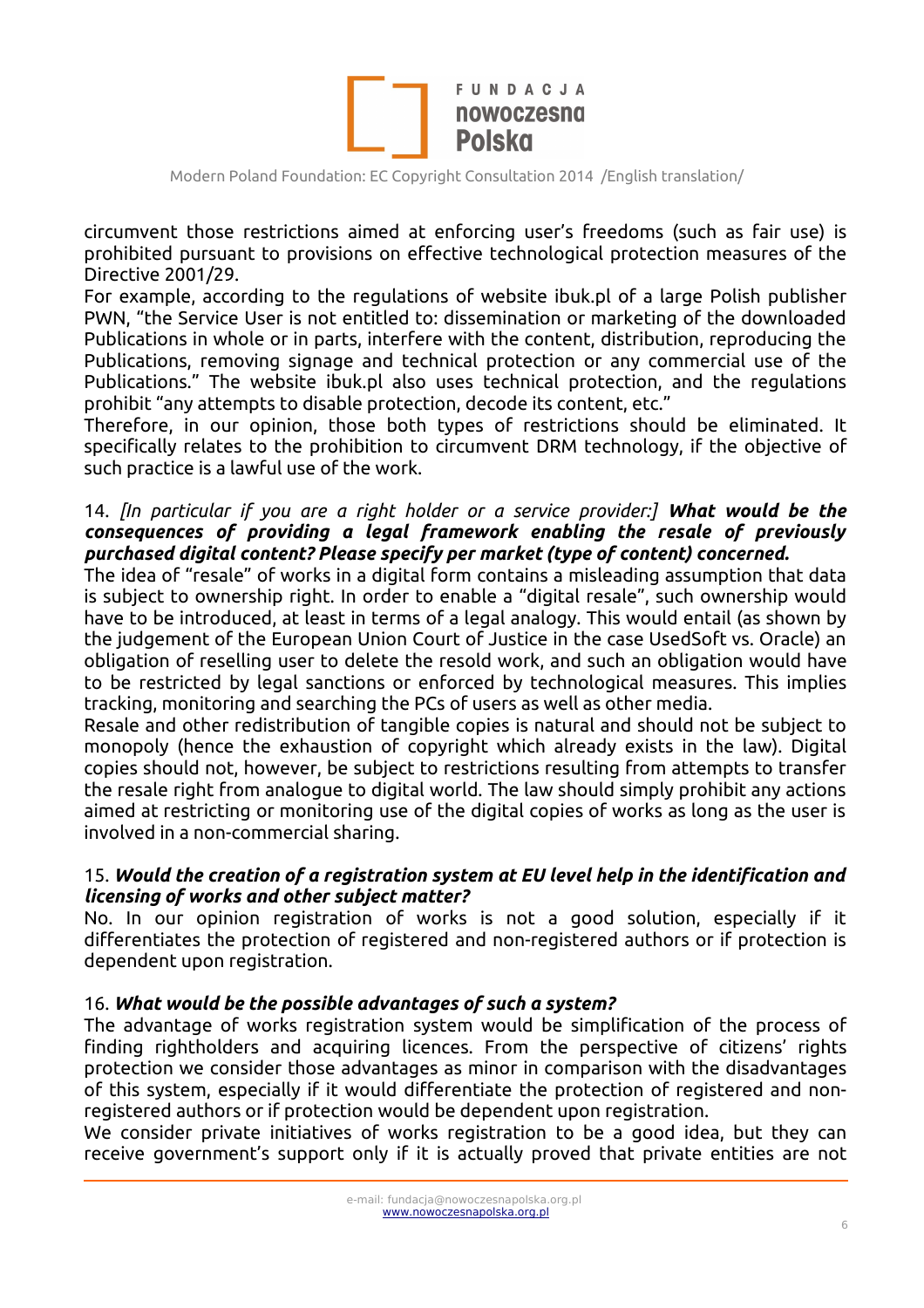

managing those systems correctly. Government's intervention seems for example justified in relation to promoting open standards of interoperability of those registers, open (free) access to their content and openness of organisations or consortia managing those registers. All government interventions should take into consideration existing mechanisms, such as e.g. Creative Commons licensing system, where granting licence to the work may be accompanied by metadata which facilitates licence information processing by ICT systems.

We think, however, that there is a need for a registration system of users who want to use a work but cannot identify or contact an authorised party in order to acquire licence. Such a system would allow a more effective use of such procedures as limitation of actions of authorised parties or compulsory licences, though it would also require mechanisms preventing from misuse (public accessibility, openness of data formats and interfaces). Such a system would allow to *ex post* establish what the economic life of a work is and adjust protection to this timeframe, without coming into conflict with such obligations as the Berne Convention (a work submitted for registration in relation to which an authorised party does not take specific actions to extend its protection would still be protected, but e.g. subject to limitation of actions, compulsory licence, or extended fair use).

#### 17. *What would be the possible disadvantages of such a system?*

Basic disadvantages are lack of conformity with the Berne Convention, increasing the intermediaries' role and weakening the author's position.

Prohibition on introducing formalities as a condition of protection is rather categorically expressed in the Berne Convention. Moreover, introducing registration as a condition of works protection may turn out to bring only apparent advantage. Whether it would as a result extend a real public domain depends on the exact functioning of the registration system. Preventing such misuse as registering another person's works or appropriation of works which are already in the public domain, would require an expensive mechanism of verification. As the experience with patent system shows, even patent office experts are often unable to detect any attempts to acquire patent for solutions which are not considered as inventions or do not meet patentability criteria. Registration as a condition of legal protection would significantly limit the effectiveness of free licences. Lack of registration would result in ineffectiveness of licences granted by the author, and thus also licences containing the copyleft clause. Even if the author granting such a licence registered his work, the authors of subsequent adaptations would have to make further registrations to meet the commitments of copyleft and ensure continued effectiveness of this clause. In our opinion, it is neither practical nor necessary.

Given the high probability of such risks, we object to implementation of works registration system in which registration would constitute a condition of copyright protection, unless exclusion from protection would mean an explicit prohibition of appropriation similar to copyleft clause used in licences such as GNU GPL.

#### 18. *What incentives for registration by rightholders could be envisaged?*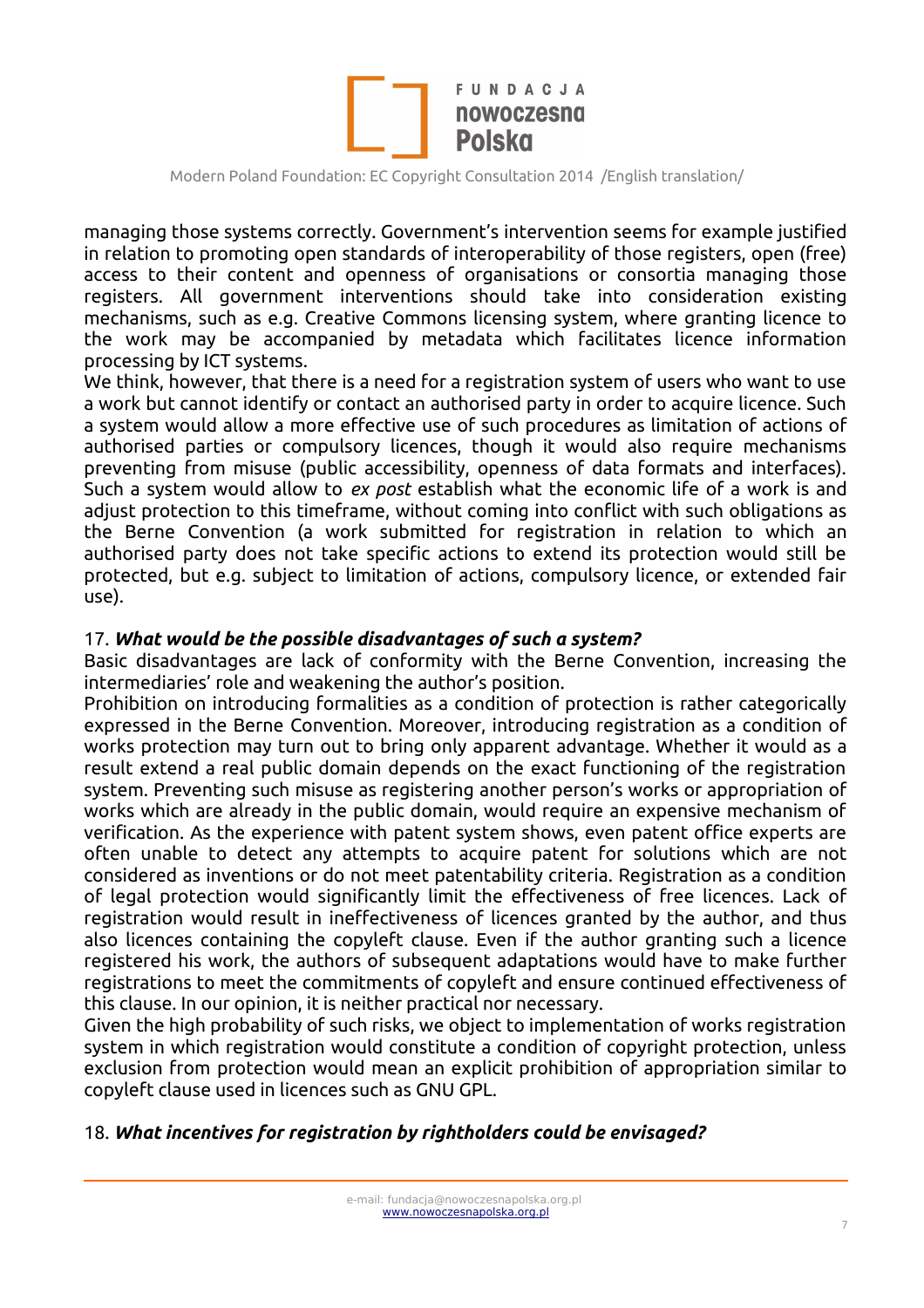

In our opinion, one should be very careful while considering the restrictions on protection (i.e. possibilities for enforcing protection) of non-registered works as an incentive for registration, as this would lead to an emergence of two classes of rightholders. We would like to draw your attention to the fact that, specifically, restrictions on protection of nonregistered works should not let anyone "appropriate" such works (non-registered works should be under statutory protection against being appropriated as in "copyleft" clause existing for example in a GPL licence). Registration system should be created in such a manner that participation in it is an incentive in itself without a simultaneous deterioration of legal situation of the unregistered parties.

#### 19. *What should be the role of the EU in promoting the adoption of identifiers in the content sector, and in promoting the development and interoperability of rights ownership and permissions databases?*

We notice the purpose of creating such solutions by government authorities, but only when the interested entities are not able to come out with an open standard solution (a universal availability of complete specifications without restrictions on freedom to use resulting e.g. from exclusive rights or unjustified technical issues) if the data bases are not available under free licences, as well as if those standards and data bases are not managed by open organisations or consortia. All such systems should be voluntary, and legal status as well as protection of the authorised parties not participating in those systems should not be decreased.

### 20. *Are the current terms of copyright protection still appropriate in the digital environment?*

No. Periods of protection are not adequate in a digital environment and should be shortened. In our opinion, the binding period of author's economic rights should be linked to the period of actual economic exploitation of a work, which nowadays means, according to various sources, from 3 to maximum 20 years since the publication date (and not since the author's death). Too long a period of the so called copyright protection negatively impacts not only the number of works available on the market, but also limits the potential for a creative reuse of existing works. This also leads to serious problems with digitisation as well as digital libraries and archives functioning, which currently publish mostly works from the public domain due to practical problems connected with negotiating licences on works covered with monopoly.

Very long periods of protection currently also impede using the public domain. The longer the time that has passed since the author's death, the more difficult it is to determine the actual circumstances relevant for counting the period of expiring/negotiating the licence (was the author's creative contribution exclusive? did another entity acquire rights by the act of law? did the author waive rights before his death and are they as a result included in the estate? etc.). The user who determines facts incorrectly bears the risk of civil and criminal liability, and as a result the direct effect of the current system is limiting the tendency for making available the old, but not yet ancient works (so called "20th century gap" in digital archives).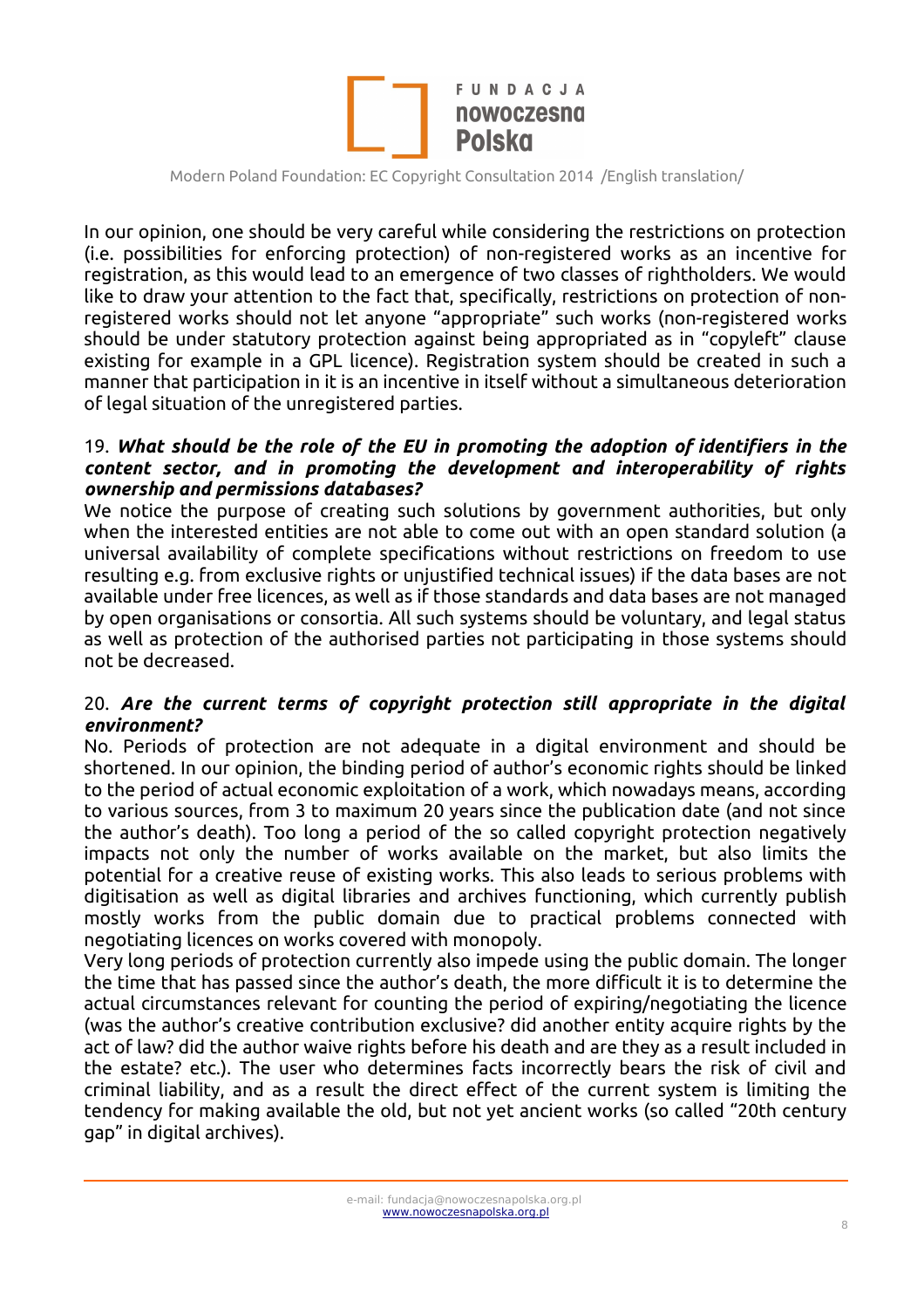

We believe it is very necessary to shorten the periods of protection along with introduction of a procedure which would speed up the transfer into the public domain of the works which are "abandoned" by the authorised parties, or not used in a commercial way. Returning to 50 years p.m.a. period (the Berne Convention) is the first step, but at the same time specific mechanisms should be introduced under the convention, such as limitation of actions or compulsory licences, as well as the process of renegotiations of international agreements aimed at shortening the duration of exclusive rights to a justified and reasonable period.

#### 21. *Are there problems arising from the fact that most limitations and exceptions provided in the EU copyright directives are optional for the Member States?*

Yes. Voluntary implementation of individual freedoms of the users resulting from the Directive 2001/29 is the source of many problems, especially in case of using the works on the Internet. The fundamental problem, however, is the general idea of those freedoms as adopted in the Directive. The Directive favours beneficiaries of intellectual monopolies and treats the monopolies as a rule. Author's economic rights as proposed in the Directive are not merely a mechanism stimulating production of intellectual goods applied only when such stimulation is necessary (when production of goods actually could not take place without monopoly's guarantee).

As a result of this weird concept, user's freedoms are understood solely as "exceptions" and "restrictions" of monopoly. Exceptions, in principle, are not subject to extensive interpretation, and the Community legislator also decided to add to the Directive a "threestep test" which is often used for such interpretation of freedoms, which makes them practically useless. Apart from making users' freedoms mandatory there is also a need for a complex reconstruction of the system ensuring those freedoms.

It should start with a return to the original idea of copyright (author's economic right) as a mechanism stimulating production through established by the government monopoly (privilege) granted only in exceptional cases and within a limited scope. Such a monopoly cannot run counter to users' freedoms which should be founded on solid legal grounds. Copyright should be balanced with human rights, as shown by the European Court of Human Rights in Ashby case. The human rights themselves constitute the source of users' freedoms and the Directive should be compliant with this status quo.

There is a need for introduction of a general definition of users' freedoms accompanied with a list of sample freedoms, which by an act of law would be considered as compliant with this definition. A significant criterion in the context of a general definition should be a non-commercial use of original works and their adaptations. Such construction of users' freedoms should be mandatory for all Member States. It should be implemented in a unified form, but the Member States should be able to extend it unilaterally by adding to their laws new examples of situations falling within the scope of the open norm.

#### 22. *Should some/all of the exceptions be made mandatory and, if so, is there a need for a higher level of harmonisation of such exceptions?*

Yes. All of the currently existing users' freedoms in the Directive 2001/29 should be mandatory and harmonised. There is also a need for mandatory implementation of the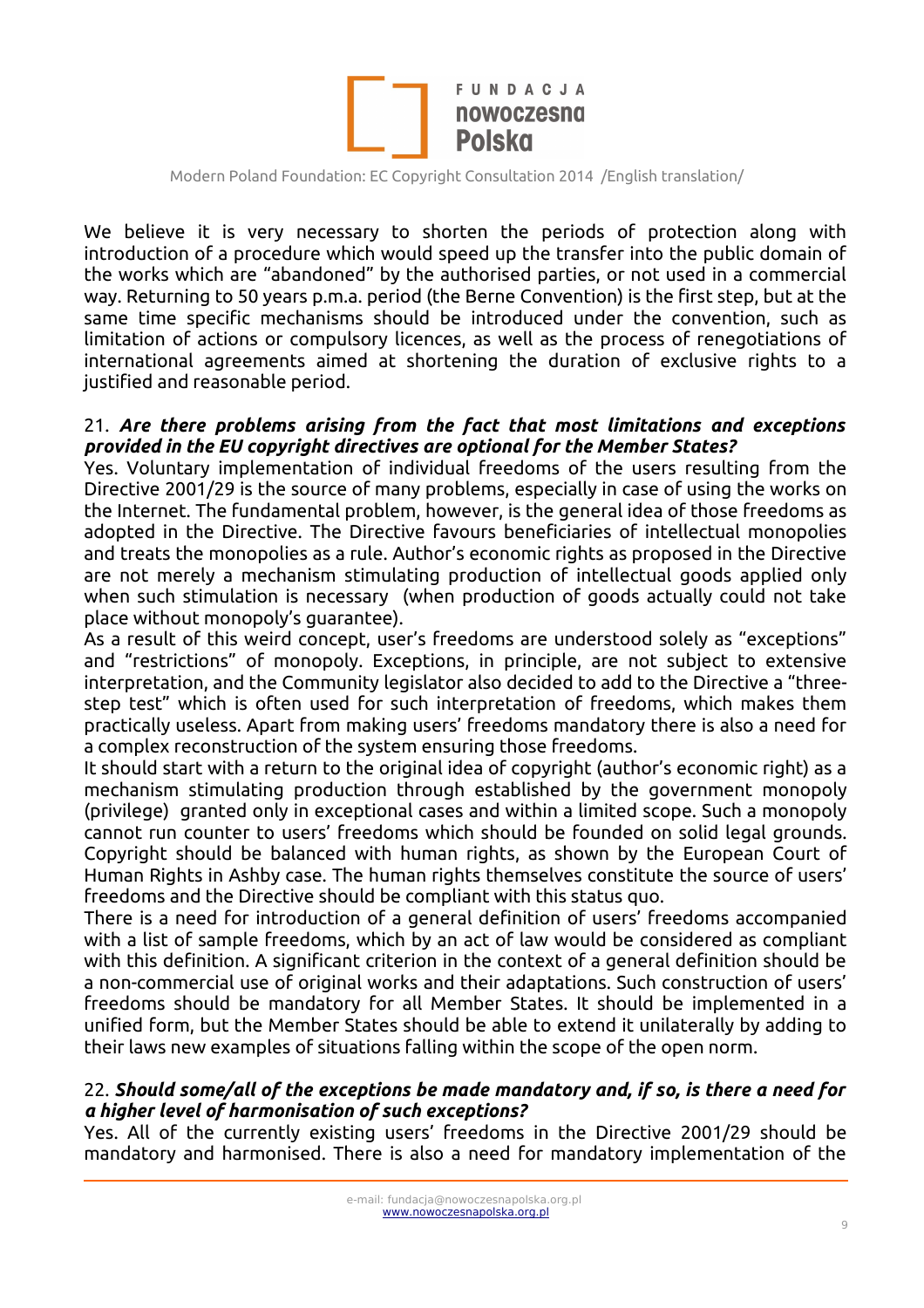

open norm, accompanied with the already existing list in the Directive 2001/29 as an example of a situation completing this open norm.

### 23. *Should any new limitations and exceptions be added to or removed from the existing catalogue? Please explain by referring to specific cases.*

All of the already existing users' freedoms in the Directive 2001/29 should be upheld, and the Member States should not have the freedom to restrict them below this minimum. But given many situations that occurred after implementing the Directive, this list currently constitutes only a starting point for the construction of user's freedoms adjusted to the current reality. As part of mandatory freedoms, Member States should ensure freedom of non-commercial exchange of works and their adaptations. The Member States should also be allowed to introduce other user's freedoms than those included in the Directive.

However, there is a need for harmonisation apart from completing the user's freedoms list. Namely, it should be ensured that those freedoms can be exercised regardless of the type of work (the subject-matter of related rights, sui generis right) and regardless of the technology type (e.g. whether the work is fixed on a tangible medium or not). The law should not allow for contractual restrictions on users' freedoms or use of technological measures to this end (users should have the right to circumvent such contractual and technological restrictions). The user's legal status should not be taken into account as a criterion allowing for taking action within the scope of defined freedom; it should be rather linked to specific types of activities.

# 24. *Independently from the questions above, is there a need to provide for a greater degree of flexibility in the EU regulatory framework for limitations and exceptions?*

Yes. There is a need for more flexibility, as the development of information and communication technologies constantly expands the possible scope of user's freedom.

#### 25. *If yes, what would be the best approach to provide for flexibility? (e.g. interpretation by national courts and the ECJ, periodic revisions of the directives, interpretations by the Commission, built-in flexibility, e.g. in the form of a fair-use or fair dealing provision / open norm, etc.)? Please explain indicating what would be the relative advantages and disadvantages of such an approach as well as its possible effects on the functioning of the Internal Market.*

The way to make copyright more flexible is an open definition of user's freedoms accompanied with a list of example freedoms such as those already mentioned in the Directive 2001/29. Introduction of an open norm and the list should be mandatory for the Member States (as a harmonised minimum), but they should keep the freedom of introducing additional freedoms (i.e. explicit indication in the national law that a specific action outside of pan-European list is included within the open norm).

#### 26. *Does the territoriality of limitations and exceptions, in your experience, constitute a problem?*

Territorial fragmentation of user's freedoms in the area of European Union remains to be a problem. Licensors often use contracts which restrict user's freedom below the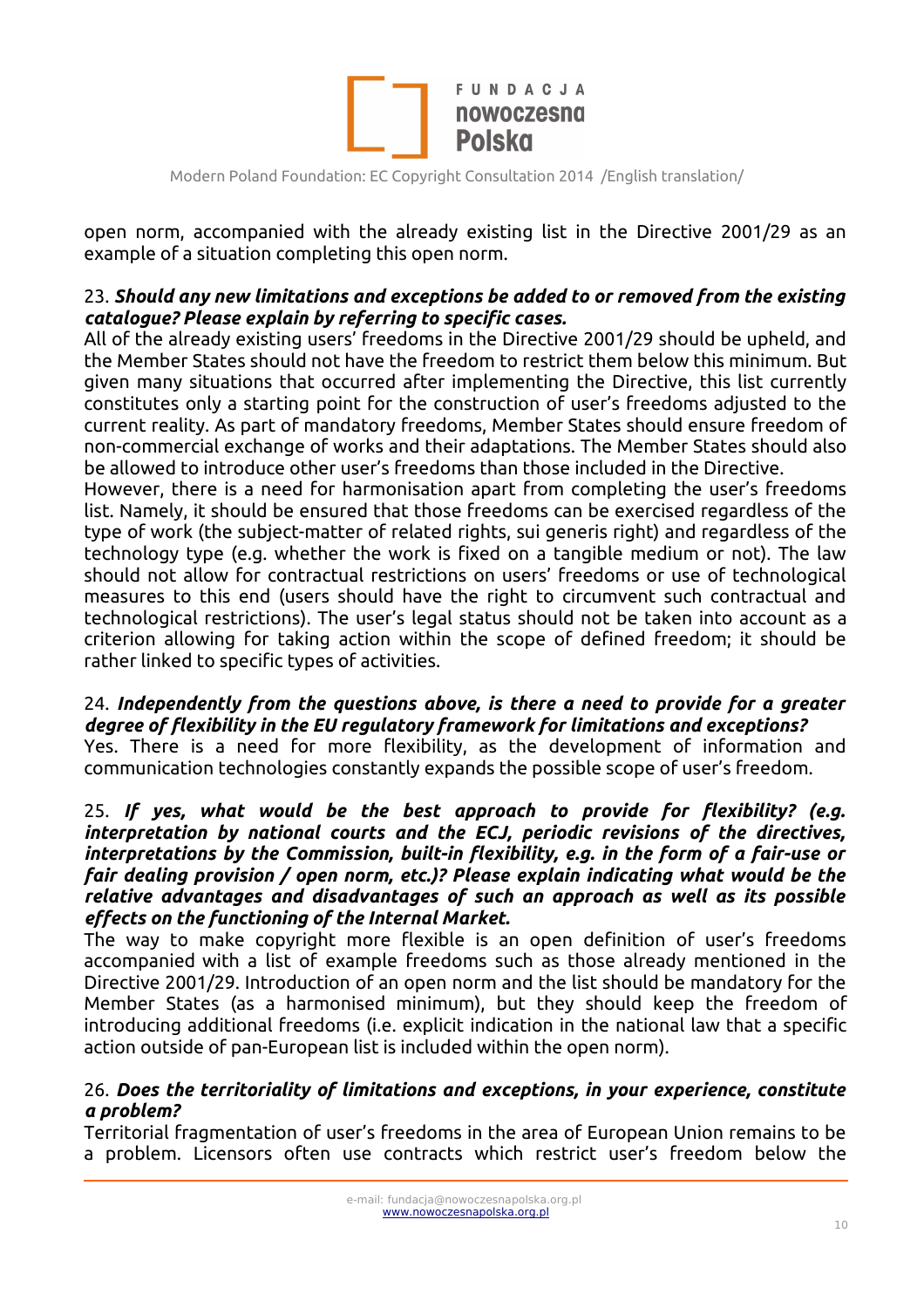

minimum, resulting from provisions of the national acts. Users who conduct activity reaching outside the borders of one Member State are not certain whether actions permitted under their national laws are also permitted in other countries, and which law they should apply (the question of the law applicable in relation to copyright is very often more problematic than it appears). The solution to the problem (at the EU level) is a complete harmonisation of users' freedoms in a manner specified in the answers to previous questions. Further works on harmonisation at the global level should also be conducted, but until then actions aimed at facilitating the use of free licences should be undertaken.

#### 27. *In the event that limitations and exceptions established at national level were to have cross-border effect, how should the question of "fair compensation" be addressed, when such compensation is part of the exception? (e.g. who pays whom, where?)*

In our opinion, the idea of a compensation fee as some kind of exchange for user's rights should be reconsidered. To our best knowledge, there is no evidence that using the works without fees inevitably generates losses to the rightholder. On the other hand, there is research which shows that some forms of using works may trigger a revenue increase due to new forms of exploitation. (see: John Houghton and Nicholas Gruen, "Excepting the Future" and "Exceptional Industries", 2012,

http://digital.org.au/sites/digital.org.au/files/documents/Excepting%20Future%20- %20Lateral%20Economics%20Report%20%28Sept%202012%29.pdf,

http://digital.org.au/sites/digital.org.au/files/documents/Exceptional%20Industries%20- %20Lateral%20Economics%20Report%20%28Sept%202012%29.pdf; Felix Oberholzer-

Gee, Koleman Strumpf "File-Sharing and Copyright"

http://musicbusinessresearch.files.wordpress.com/2010/06/paper-felix-oberholzergee.pdf)

Therefore, we think that the Member States should not be allowed to introduce compensation systems without evidence of losses which are allegedly incurred by the authors. Prior to a potential introduction of such a system it should be also examined whether such proved loss could be compensated for in another manner. Moreover, if a complete harmonisation of users' freedoms takes place, there should not be problems with cross-border compensation.

#### 28. *(a) [In particular if you are an institutional user:] Have you experienced specific problems when trying to use an exception to preserve and archive specific works or other subject matter in your collection?*

*(b) [In particular if you are a right holder:] Have you experienced problems with the use by libraries, educational establishments, museum or archives of the preservation exception?* 

Yes, problems do occur. The right to copy, even if it is only for the purpose of preservation and archiving does not result directly from the Directive 2001/29, but sometimes its incompliance with this Directive is mentioned.

Some rightholders question the legality of such actions as incompliant with the three-step test. Practical aspect of copying (digitisation) for the purpose of preservation and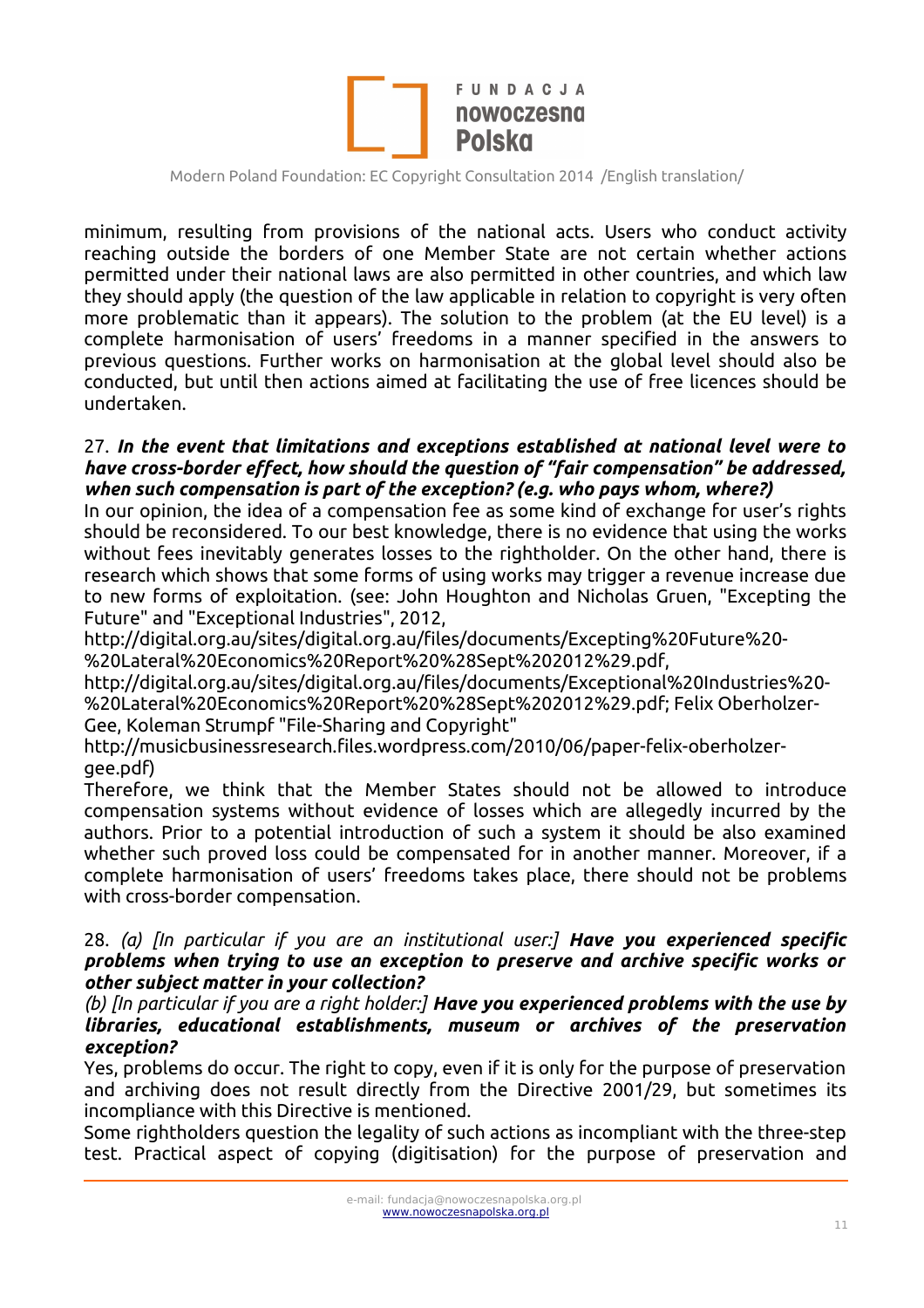

archiving is further restricted, because some argue that such copies cannot be used in parallel with non-digital articles, and that such copies may be available only via dedicated terminals on the premises of establishments preparing such copies or even that such copies cannot be made available at all (if a tangible copy still exists).

Further problems stems from the fact that many data bases with digitised works are obtained by libraries and similar institutions under licences which prohibit copying and even downloading except for temporary storage. Digital Restrictions Management is a technology used to prevent attempts of copying, even if such contracts are not imposed or if they can be questioned as invalid. While public libraries are often entitled to prepare obligatory tangible copies of the works, it is not the case with digitised materials.

#### 29. *If there are problems, how would they best be solved?*

An open norm, i.e. a definition of user's freedom formulated by general terms is the preferred solution. In order to help courts in interpretation of such open norm, it should be completed with a list of mandatory provisions indicated as examples meeting the requirements of an open norm.

Users should have the freedom of copying if such copying is made in order to exercise any of the allowed freedoms, for example when the library buys works to make them available.

Such freedom with regard to works which are available on the market may be implemented under the current regime for public lending right. Alternatively, it could be solved through compulsory licences if a rightholder refuses to grant licence but cannot prove that the work is currently available on the market. The public lending right has, however, a greater potential of enabling the libraries to perform their original objective which is assuring a level playing field for those citizens who cannot afford the access to works on the commercial market. Access to works which are not available on the market should be allowed without the need to acquire rights and the obligation to pay any remuneration.

#### 30. *If your view is that a legislative solution is needed, what would be its main elements? Which activities of the beneficiary institutions should be covered and under which conditions?*

An open norm, i.e. a definition of user's freedom formulated by general terms is the preferred solution. In order to help courts in interpretation of such open norm, it should be completed with a list of mandatory provisions indicated as examples meeting the requirements of an open norm.

Users should have the freedom of copying if such copying is made in order to exercise any of the allowed freedoms, for example when the library buys works to make them available.

Such freedom with regard to works which are available on the market may be implemented under the current regime for public lending right. Alternatively, it could be solved through compulsory licences if a rightholder refuses to grant licence but cannot prove that the work is currently available on the market. The public lending right has, however, a greater potential of enabling the libraries to perform their original objective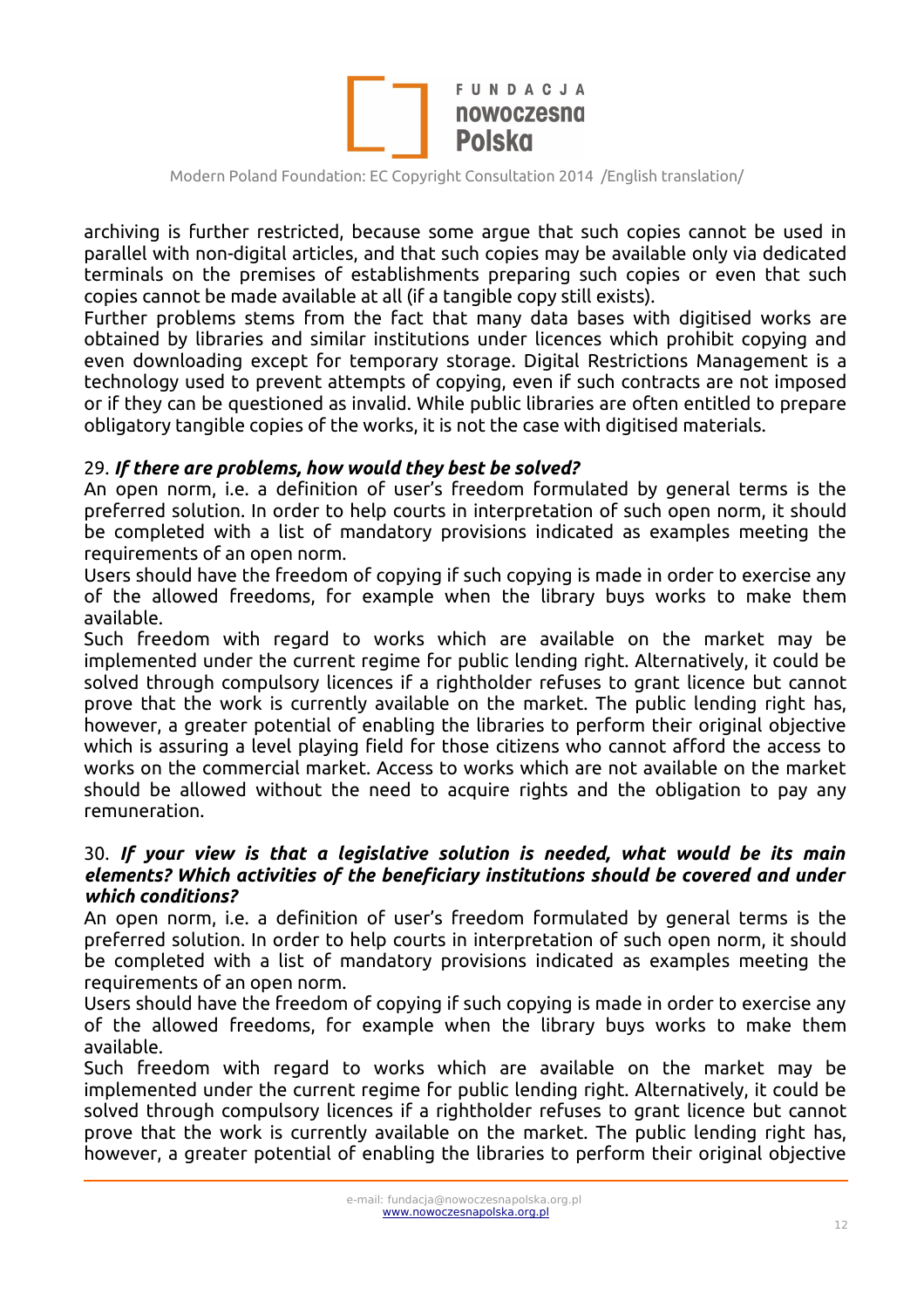

which is assuring a level playing field for those citizens who cannot afford the access to works on the commercial market. Access to works which are not available on the market should be allowed without the need to acquire rights and the obligation to pay any remuneration.

Users should have the freedom of copy if such copying is made in order to effect any of the allowed freedoms, for example when the library buys works to make them available.

Such freedom in relation to works which are on the market may be introduced through implementing the current regime regarding right for public lending. Alternatively, it could be solved through compulsory licences if a rightholder refuses to grant licence but cannot prove that the work is currently available on the market. Right for public lending has, however, greater potential of enabling the libraries to perform their original mission which is assuring a level playing field for those citizens who cannot afford the access works on the commercial market. Using works which are not available on the market should be allowed without the need to acquire rights and the obligation to pay any remunerations.

## 31. *If your view is that a different solution is needed, what would it be?* n/a

32. *(a) [In particular if you are an institutional user:] Have you experienced specific problems when trying to negotiate agreements with rights holders that enable you to provide remote access, including across borders, to your collections (or parts thereof) for purposes of research and private study?* 

*(b) [In particular if you are an end user/consumer:] Have you experienced specific problems when trying to consult, including across borders, works and other subject-matter held in the collections of institutions such as universities and national libraries when you are not on the premises of the institutions in question?*

*(c) [In particular if you are a right holder:] Have you negotiated agreements with institutional users that enable those institutions to provide remote access, including across borders, to the works or other subject-matter in their collections, for purposes of research and private study?*

Pursuant to the current Polish implementation of the The Directive 2001/29, the situation described in the question requires that the university/library hold the licence. The authorised party's consent is not required if the access is possible only via dedicated terminals on the premises of an establishment. According to some interpretations, restricting to terminals should not be applicable in relation to e-learning, because it is covered by a separate, broader provision allowing for educational use without the consent of rightholder, but it is not possible to clearly distinguish between those two cases. For this reason many institutions refrain from allowing access to their collections via Internet, even if such access is limited only to some categories of users (e.g.: holders of a valid student account), without an explicit consent of the authorised party.

Some institutions attempt to obtain the consent of the authorised parties, but they often offer licences restricted to a specific territory and/or category of users, without possibilities to negotiate. It happens that licensors with an established position on the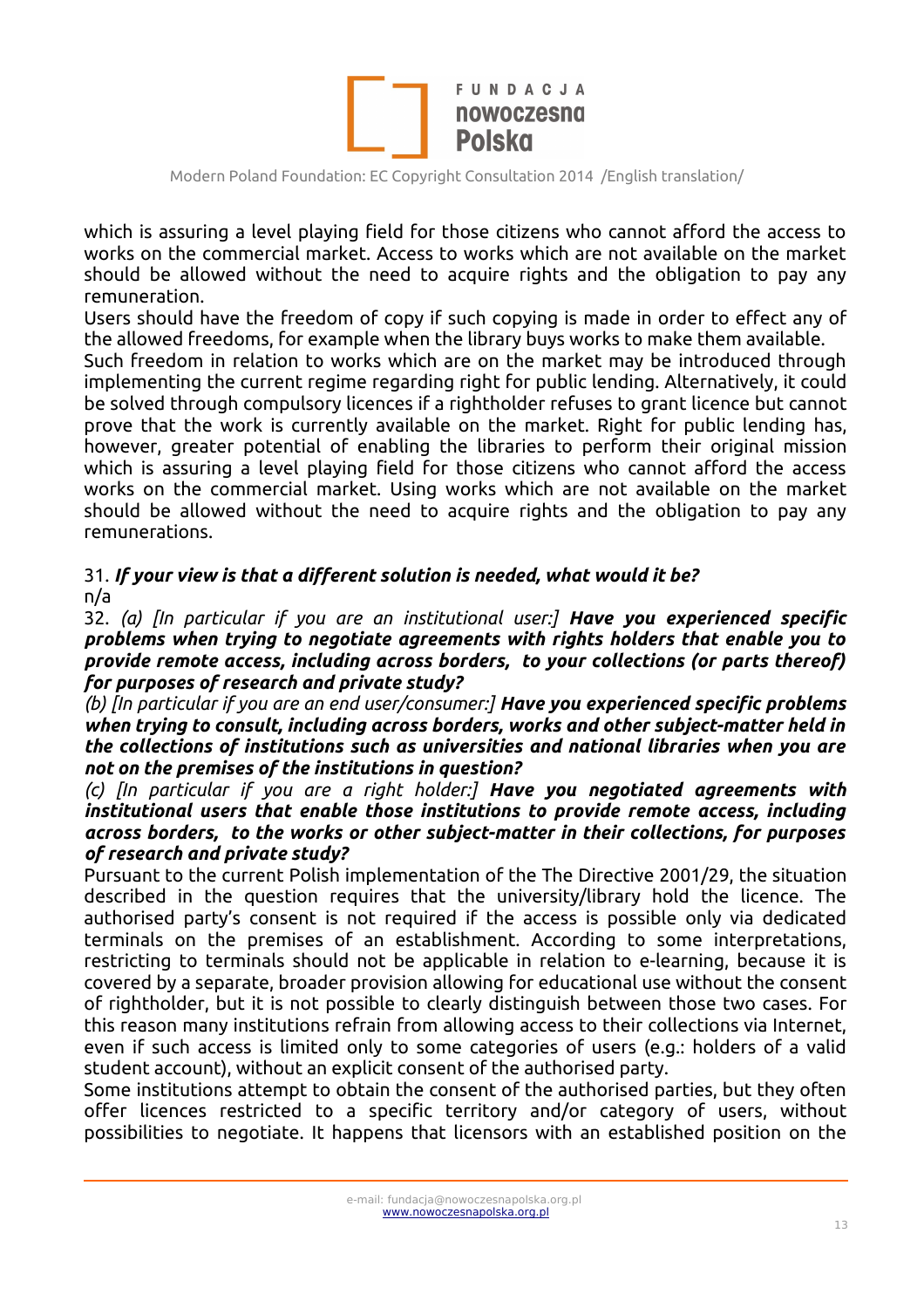

market want to renegotiate the rates of licence fees each year, which is the reason why institutions are not able to maintain their collections over a longer period of time.

### 33. *If there are problems, how would they best be solved?*

The idea that access to culture via libraries may be subject to negotiations with the authorised parties must be reconsidered. They should not be able to control whether the society can read and what it can read, and the libraries' role is assuring a level playing field for those who cannot afford the access to culture via market channels. Those citizens should be able to take advantage of the full potential provided by information technologies through unlimited access to libraries' collections via Internet.

### 34. *If your view is that a legislative solution is needed, what would be its main elements? Which activities of the beneficiary institutions should be covered and under which conditions?*

The best solution is to extend the scope of user's freedoms with regard to the status currently regulated in Directive 2001/29. It should be explicitly indicated that on-line access via libraries is possible without the necessity to ask for the authorised parties' consent. This is possible under the current EU legislation by implementing the institution of public lending right, which on the one hand requires that the authors are rewarded, and on the other hand allows for introduction of mechanisms verifying whether such remuneration is due and in what amount. Introduction of such verifying mechanisms should be the obligation of the Member States.

### 35. *If your view is that a different solution is needed, what would it be?* n/a

36. *(a) [In particular if you are a library:] Have you experienced specific problems when trying to negotiate agreements to enable the electronic lending (e-lending), including across borders, of books or other materials held in your collection?*

*(b) [In particular if you are an end user/consumer:] Have you experienced specific problems when trying to borrow books or other materials electronically (e-lending), including across borders, from institutions such as public libraries?* 

*(c) [In particular if you are a right holder:] Have you negotiated agreements with libraries to enable them to lend books or other materials electronically, including across borders?*

Yes. The Modern Poland Foundation maintains a free (as in freedom) online library Wolne Lektury which makes classical literary works available in Polish and other languages. This website is very popular: millions of pupils, students and teachers use it to satisfy their educational needs. Unfortunately, the 20th century literary canon is not available due to restrictions connected with copyright. Acquiring licence which would allow everyone for free and unlimited use of the works published on the website Wolne Lektury is a long, expensive and uneasy process. In most cases acquiring such a free licence is impossible because it turns out that a work is orphaned, too many parties are rightholders, or due to former commitments of the rightholders. This also applies to situations in which the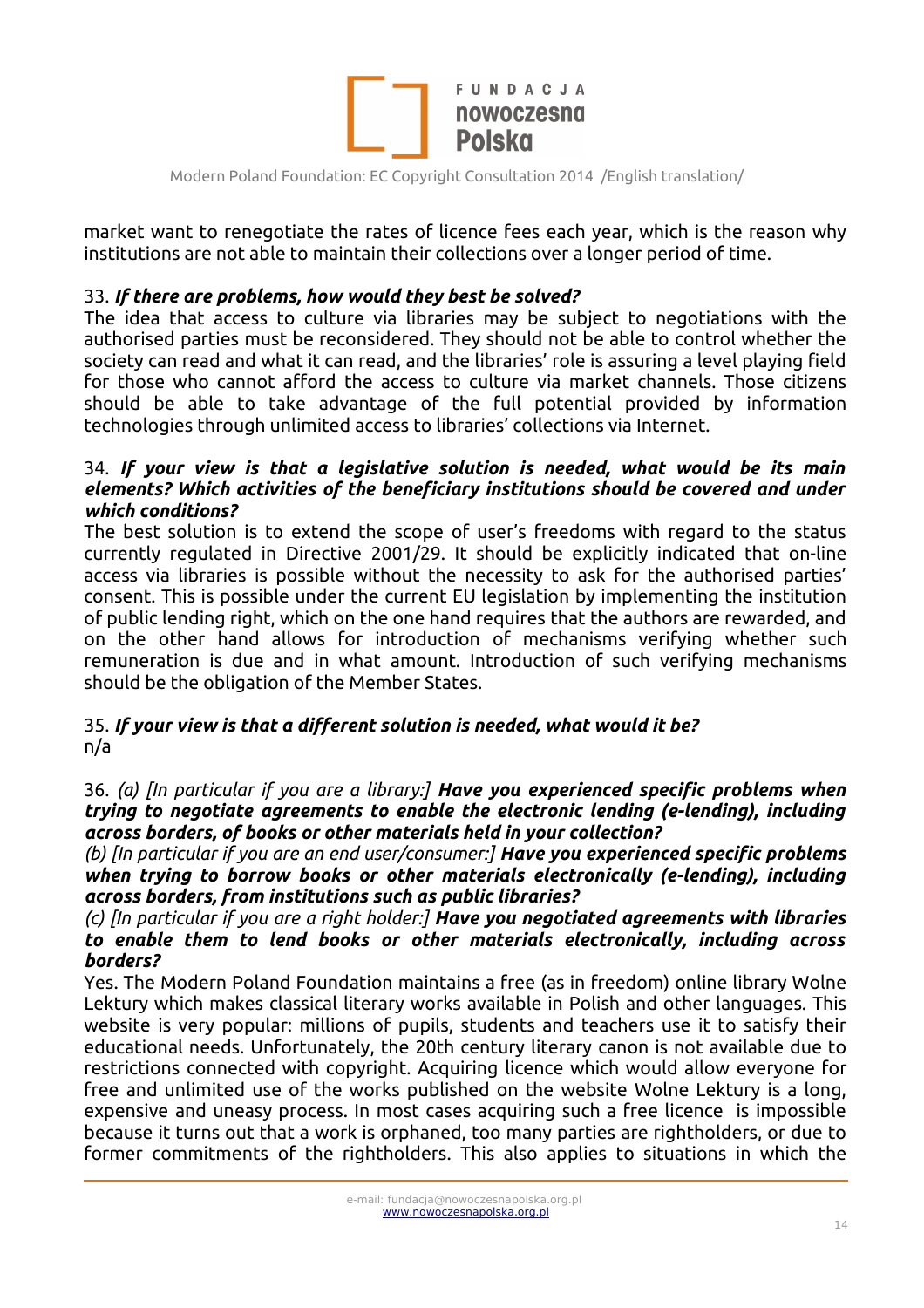

country is the rightholder, as in the case of Janusz Korczak's works, a great Polish writer and pedagogue. However, even if the process of licensing was easier, this is just not a real solution for people and institutions who deal with hundreds of thousands of works, due to transaction costs alone. We are not aware of any Polish library which would offer online access to works protected by copyright, which is another reason proving that licensing mechanisms fail.

#### 37. *If there are problems, how would they best be solved?*

We call for solutions relating to regulations, not licensing, in a form of extended freedoms that would allow for making the works available and be used for educational, scientific and non-market purposes. Such freedom should be explicitly provided for as part of the open norm we proposed in the answer to question 21.

### 38. *[In particular if you are an institutional user:] What differences do you see in the management of physical and online collections, including providing access to your subscribers? What problems have you encountered?*

Access via Internet is not only a substitute of accessing tangible copies. More and more users do not use the works which are unavailable online and are limited only to using what they can find freely available on the Internet. At the same time, users apply their "offline" habits and activities to the online world, trying to take the most of the information technologies potential. A person indeed defines themselves with various cultural artefacts. In the "real" world communicating such self-definition was often impossible or made possible only by indirect reference to artefacts. On the Internet, users can directly show works which define them to their friends by sharing digital copies. Many users do so by sharing whole collections of works defining their identity: this shows who they are, what they think and how they communicate. We believe that people have justified needs to be defined in this way in digital environment; however during such activity it often turns out that part or all of their collection was removed by service providers due to copyright infringement.

Possession and many ways of sharing "analogue" collections currently do not require anyone's consent. Meanwhile, pursuant to the current Polish implementation of Directive 2001/29 making available digital collection requires acquiring a licence. Authorisation is not required only if collection is maintained by a library, archive or school, and the access is made possible only via dedicated terminals on the premises of such establishments. In accordance with some interpretations, limiting to terminals should not be applied in relation to e-learning, because it falls within the scope of a wider provision which allows for educational use without the consent of rightholder. However, it is not possible to distinguish those two cases in practice. For this reason, many institutions refrain from allowing access to their collections via Internet, even if such access is limited to certain categories of users (e.g. holders of a valid student account) without an explicit consent of holders of copyright.

Discrimination by law of the digital collections against analogue collections must be reconsidered. Rightholders should not be able to control whether the society can read and what it can read. The access to digital collections assures a level playing field for those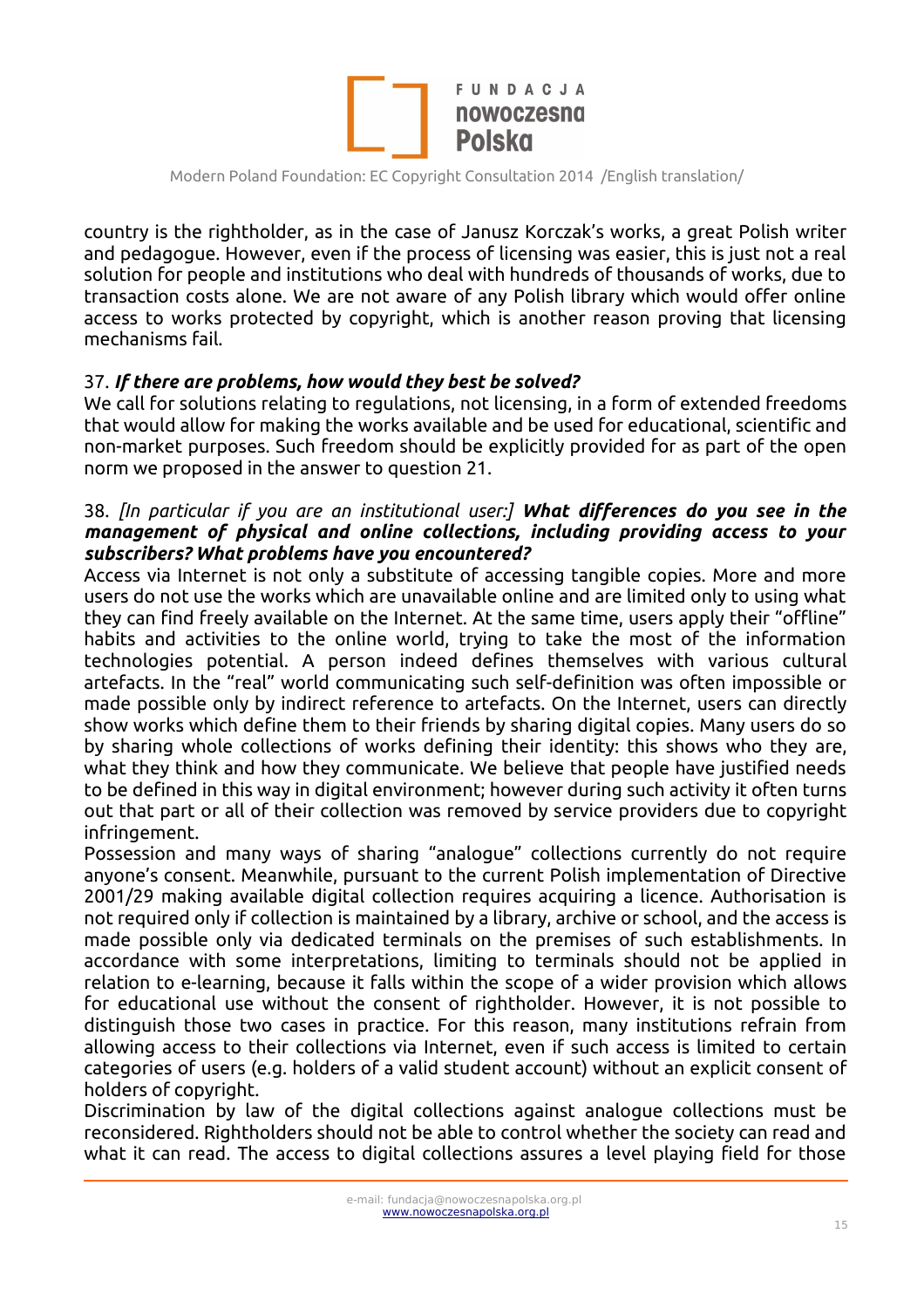

who cannot afford the access to culture via market channels. Those citizens should be able to take advantage of the total potential provided by information technologies by unlimited access to libraries' collections via the Internet.

### 39. *[In particular if you are a right holder:] What difference do you see between libraries' traditional activities such as on-premises consultation or public lending and activities such as off-premises (online, at a distance) consultation and e-lending? What problems have you encountered?*

n/a

40. *[In particular if you are an institutional user, engaging or wanting to engage in mass digitisation projects, a right holder, a collective management organisation:] Would it be necessary in your country to enact legislation to ensure that the results of the 2011 MoU (i.e. the agreements concluded between libraries and collecting societies) have a cross-border effect so that out of commerce works can be accessed across the EU?* 

We believe that using works with the purpose of satisfying social needs should not constitute the subject-matter of contracts. Such use should be excluded from the scope of intellectual monopoly. There are at least two reasons for this. The first one results from the underlying idea of copyright which is to grant private parties a monopoly designed as a motivational tool. Such monopoly is aimed at reinforcing culture production and thus satisfying public interest of culture possession. When a monopoly fails as a tool to achieve this goal, it should be limited adequately. The second reason is the fact that contractual solutions like MoU do not bring about any significant change in overall situation where (mass) digitisation is a risky and expensive undertaking, especially when it comes to the case of establishing who the authorised party is.

Therefore we believe that mass digitisation projects launched in the public interest should be free from copyright restrictions. This may be ensured by extension of users' rights already specified in The Directive 2001/29, or in the worst case, by allowing users to acquire compulsory licences from rightholders.

#### 41. *Would it be necessary to develop mechanisms, beyond those already agreed for other types of content (e.g. for audio- or audio-visual collections, broadcasters' archives)?*

Freedom of digitisation guaranteed by the statute should include all types of works. It should be especially avoided to differentiate freedoms and users' rights using the type of work as a criterion, because nowadays many works are entered into data bases and "bundled" with software or other multimedia products. As a result, the scope of rights which the user may exercise in relation to such products is reduced to the most limited element of such a product.

42. *(a) [In particular if you are an end user/consumer or an institutional user:] Have you experienced specific problems when trying to use works or other subject-matter for illustration for teaching, including across borders?*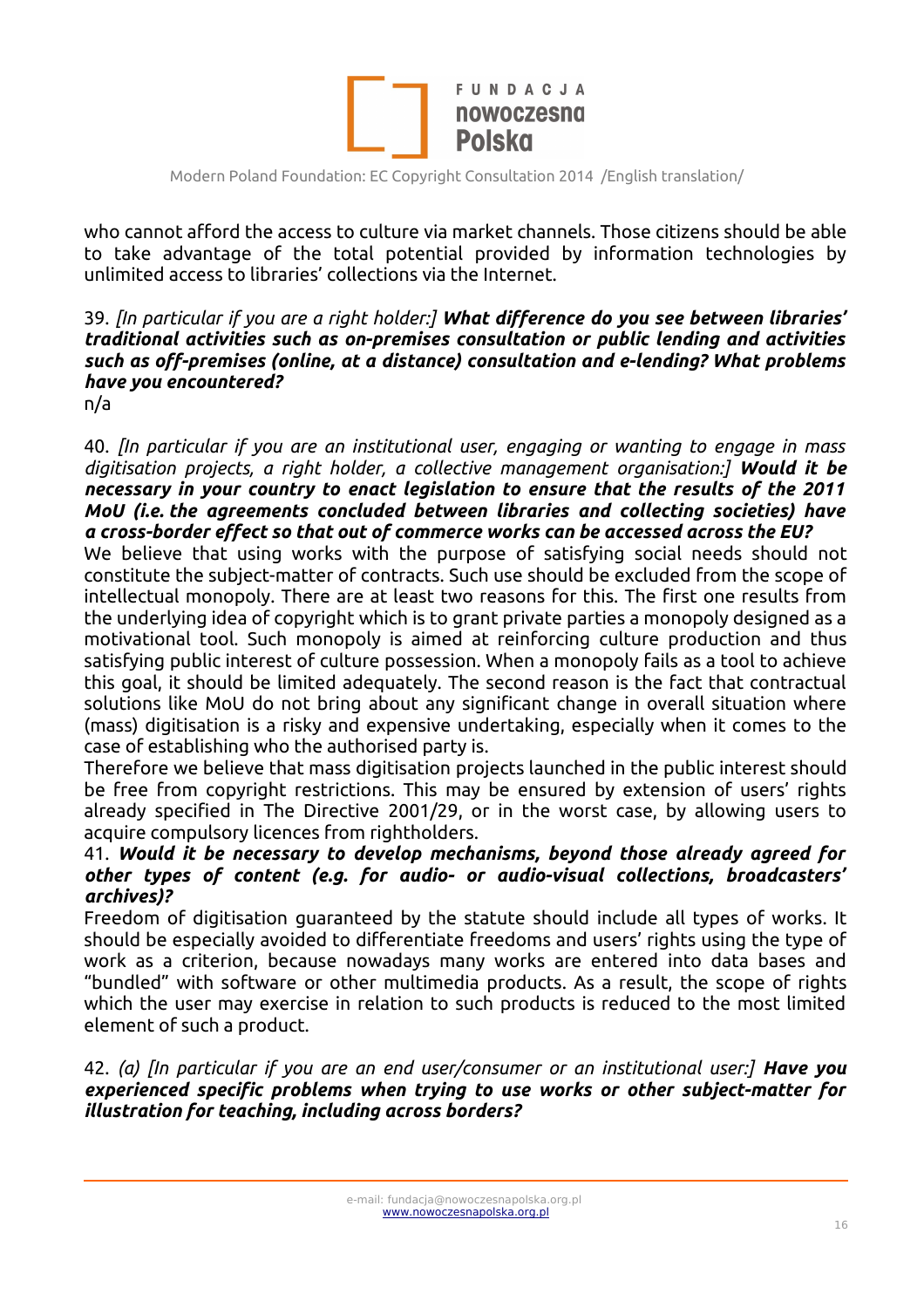

### *[In particular if you are a right holder:] Have you experienced specific problems resulting from the way in which works or other subject-matter are used for illustration for teaching, including across borders?*

Pursuant to the current Polish implementation of Directive 2001/29, there is no legal certainty whether it is possible to use works for the purpose of teaching in other way than by using authorised tangible copies where the teaching takes place. Despite the fact that educational institutions are authorised to use the published works for educational purposes, they are authorised only to copy "excerpts" of works, and the access via Internet is doubtful, taking into consideration the limitation to "dedicated terminals located on the premises of those establishments", which in Poland is also applied with regard to schools. Despite the fact that levies cover all kinds of copying (fees are charged on the purchase of media, technical equipment or photocopying services without verifying whether they are used for private purposes) it is often mentioned that copying within educational institutions contradicts the three-step test.

For this reason, many educational institutions do not engage in any activities except for traditional teaching on the premises, or they attempt to acquire the licence. As a result, they encounter transaction costs or other obstacles, such as those we already described in relation to libraries, which make the whole process pointless. On the other hand, many teachers who want to make their classes more attractive and prepare students to use information technologies operate in the grey zone as they use materials obtained privately or try to extract materials licensed to the school, without noticing contractual or technical restrictions.

#### 43. *If there are problems, how would they best be solved?*

The best solution for this problem is extension of users' freedoms currently specified in Directive 2001/29. Everyone should be able to upload an original work or its adaptation on the Internet for educational purposes without restrictions to "dedicated terminals on the premises of such establishments".

All the Member States should be obliged to implement this solution in a unified form. It should not be limited to any specific type of work, but can explicitly include all of them, as well as software and data bases (because many educational materials are made in a form of multimedia products).

Freedom of teaching should not be bound to any specific institutions; everyone should be able to use works protected by copyright as long as it does not exceed the scope of educational purpose.

Any licence clauses which contradict the above freedom should be made invalid, and the users should have the right to circumvent technical protection used to unable access to educational materials protected by copyright.

#### 44. *What mechanisms exist in the market place to facilitate the use of content for illustration for teaching purposes? How successful are they?*

In Poland, except for a narrow implementation of educational freedoms, the only mechanism is licensing (both individual and collective). Unfortunately, licences fail to solve the problem, as they are often presented in a take-it-or-leave-it manner, with clauses that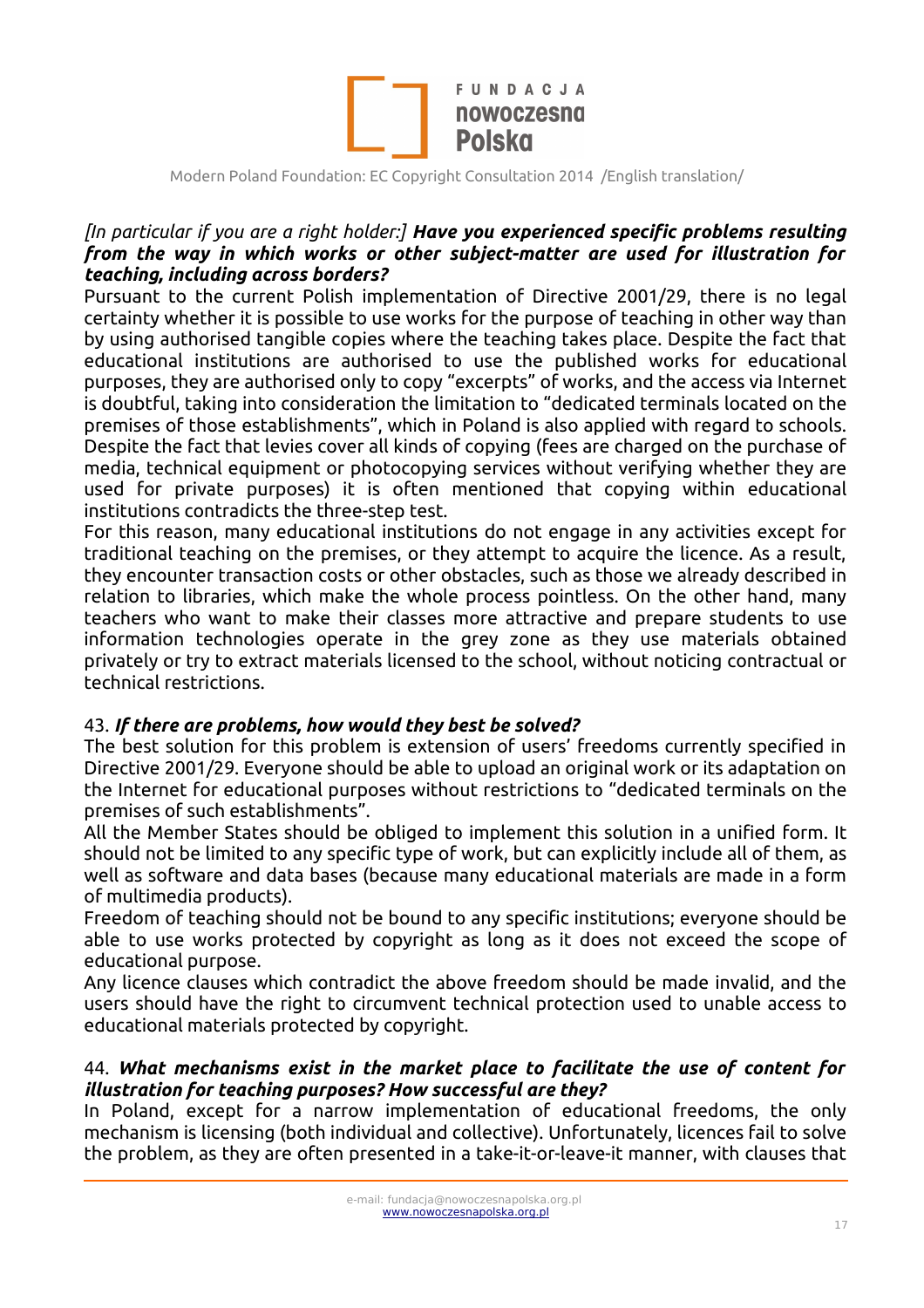

restrict the use of works beyond the scope allowed for by the provisions of law. Restrictions are also imposed in a form of "effective technological protection measures" (DRM) or other technical tools, which, for instance, bundle a work with specific equipment or software.

#### 45. *If your view is that a legislative solution is needed, what would be its main elements? Which activities of the beneficiary institutions should be covered and under what conditions?*

User's freedoms should not be constituted as restrictions and exceptions of intellectual monopoly. Intellectual monopolies should not be treated as a standard. Unfortunately, this is the construction currently adopted in Directive 2001/29. The Directive favours beneficiaries of intellectual monopolies. Author's economic rights as proposed by the Directive are not only a mechanism stimulating production of intellectual goods applied only when such stimulation is necessary (when production of goods actually could not happen without the monopoly's guarantee).

As a result of this weird concept, user's freedoms are understood solely as "exceptions" and "restrictions" of monopoly. Exceptions, in principle, are not subject to extensive interpretation, and the Community legislator also decided to add to the Directive a "threestep test" often used for such interpretation of the freedoms, which makes them practically useless. Apart from making users' freedoms mandatory there is also a need for a complex reconstruction of the system ensuring those freedoms.

It should start with a return to the original idea of copyright (author's economic right) as a mechanism stimulating production through a monopoly (privilege) established by the government and granted only in exceptional cases and within a limited scope. Such a monopoly cannot run counter to users' freedoms which should be founded on solid legal grounds. Copyright should be balanced with human rights, as shown by the European Court of Human Rights in Ashby case. The human rights themselves constitute the source of users' freedoms and the Directive should be compliant with this status quo.

There is a need for introduction of a general definition of users' freedoms accompanied with a list of sample freedoms, which by an act of law would be considered as compliant with this definition. A significant criterion in the context of a general definition should be non-commercial use of original works and their adaptations. Such construction of users' freedoms should be mandatory for all the Member States. It should be implemented in a unified form, but the Member States should be able to extend it unilaterally by adding to their laws new situations falling within the scope of the open norm.

The above solution should not be limited to any specific type of work, but can explicitly include all types of works, including software and data bases (because many educational materials are prepared in a form of multimedia products).

Freedom of teaching should not be bound to any specific institutions; everyone should be able to use works protected by copyright as long as it does not exceed the scope of educational purpose.

Any licence clauses which contradict the above freedom should be made invalid, and the users should have the right to circumvent technical protection used to unable access to educational materials protected by copyright.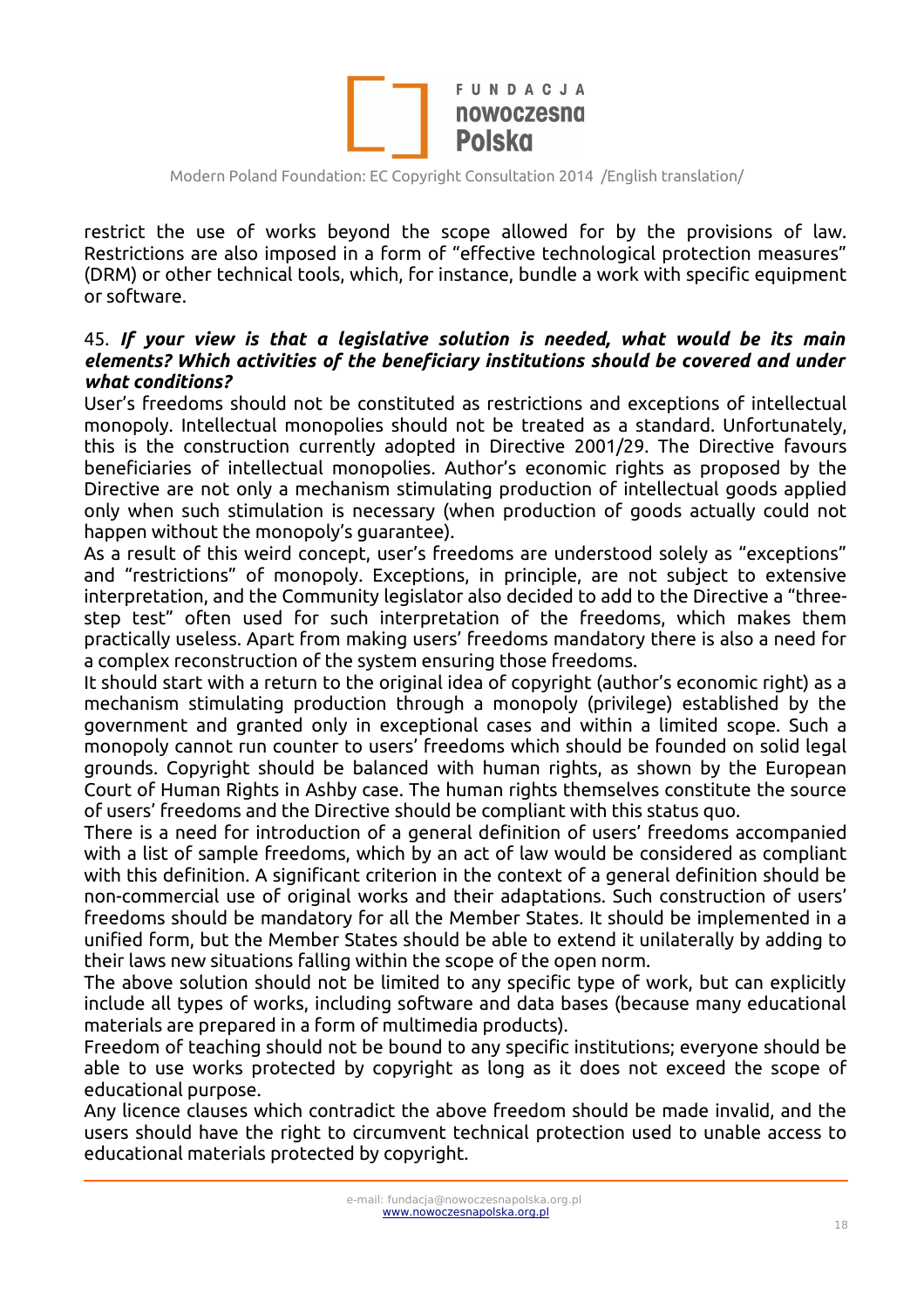

# 46. *If your view is that a different solution is needed, what would it be?* n/a

47. *(a) [In particular if you are an end user/consumer or an institutional user:] Have you experienced specific problems when trying to use works or other subject matter in the context of research projects/activities, including across borders?*

*(b) [In particular if you are a right holder:] Have you experienced specific problems resulting from the way in which works or other subject-matter are used in the context of research projects/activities, including across borders?*

Despite the fact that Polish implementation of Directive 2001/29 allows educational institutions for using published works for the purpose of unauthorised research, such use is often impossible for various reasons.

The scope of this implementation is limited to educational and scientific institutions, hence it leaves non-institutional and private (including commercial) research in the grey area (also institutions and entities participating in the research without such status, as e.g. entrepreneurs). Moreover, a large number of data and scientific publications which might be used for further research is often included in data bases which are under restrictive licence conditions. For example: licences require that the works are made available only within the scope of specific networks or software. Text and data mining is often explicitly prohibited in licences or permitted only to a limited extent. Technological protection measures (DRM) are often used for further restrictions of user's chances to take advantage of the freedoms he is entitled to.

Many publishers of science require that the authors transfer their rights and do not give them (authors) a grant-back, or grant licence under very negative conditions (e.g. without consent to publish in repositories functioning on an open access basis). This in turn leads to double payments with the taxpayers money – first for the research and publishing, then for the access to results via libraries.

### 48. *If there are problems, how would they best be solved?*

User's freedoms should not be constituted as restrictions and exceptions of intellectual monopoly. Intellectual monopolies should not be treated as a rule. Unfortunately, this is the construction currently adopted in Directive 2001/29. The Directive favours beneficiaries of intellectual monopolies. Author's economic rights as proposed by the Directive are not only a mechanism stimulating production of intellectual goods applied only when such stimulation is necessary (when production of goods actually could not happen without the monopoly's guarantee).

As a result of this weird concept, user's freedoms are understood solely as "exceptions" and "restrictions" of monopoly. Exceptions, in principle, are not subject to extensive interpretation, and the Community legislator also decided to add to the Directive a "threestep test" often used for such interpretation of the freedoms, which makes them practically useless. Apart from making users' freedoms mandatory there is also a need for a complex reconstruction of the system ensuring those freedoms.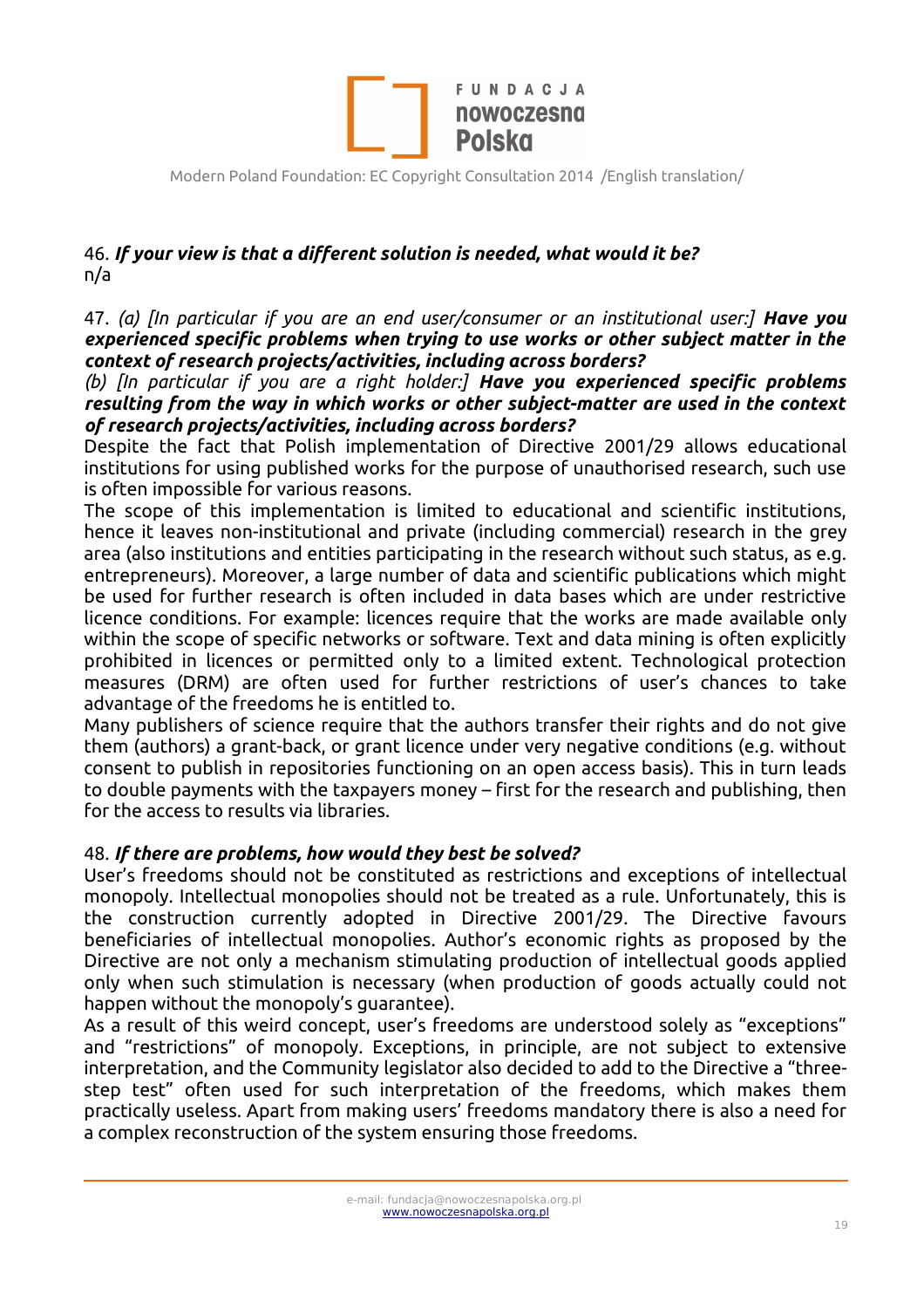

It should start with a return to the original idea of copyright (author's economic right) as a mechanism stimulating production through established by the government monopoly (privilege) granted only in exceptional cases and within a limited scope. Such a monopoly cannot run counter to users' freedoms which should be founded on solid legal grounds. Copyright should be balanced with human rights, as shown by the European Court of Human Rights in the Ashby case. The human rights themselves constitute the source of users' freedoms and the Directive should be compliant with this status quo.

There is a need for introduction of a general definition of users' freedoms accompanied with a list of sample freedoms, which by an act of law would be considered as compliant with this definition. A significant criterion in the context of a general definition should be non-commercial use of original works and their adaptations. Such construction of users' freedoms should be mandatory for all the Member States. It should be implemented in a unified form, but the Member States should be able to extend it unilaterally by adding to their laws new examples of situations falling within the scope of the open norm.

The above solution should not be limited to any specific type of work, but can explicitly include all of them, as well as software and data bases (because many educational materials are made in a form of multimedia products).

Freedom of teaching should not be bound to any specific institutions; everyone should be able to use works protected by copyright as long as it does not exceed the scope of educational purpose.

Any licence clauses which contradict the above freedom should be made invalid, and the users should have the right to circumvent technical protection used to unable access to educational materials protected by copyright.

#### 49. *What mechanisms exist in the Member States to facilitate the use of content for research purposes? How successful are they?*

50. *(a) [In particular if you are a person with a disability or an organisation representing persons with disabilities:] Have you experienced problems with accessibility to content, including across borders, arising from Member States' implementation of this exception?*

*(b) [In particular if you are an organisation providing services for persons with disabilities:] Have you experienced problems when distributing/communicating works published in special formats across the EU?*

*(c) [In particular if you are a right holder:] Have you experienced specific problems resulting from the application of limitations or exceptions allowing for the distribution/communication of works published in special formats, including across borders?*

n/a

51. *If there are problems, what could be done to improve accessibility?*  n/a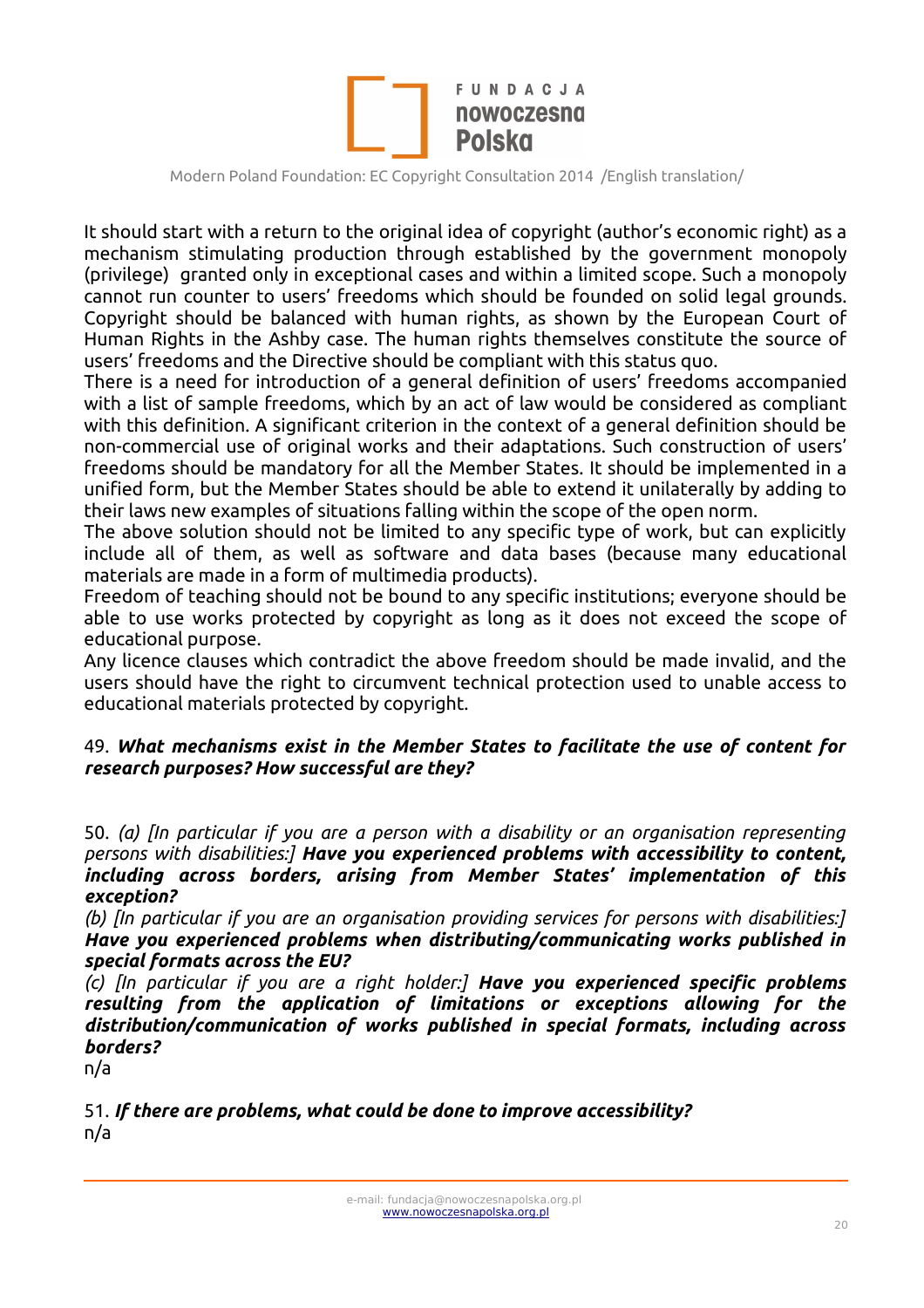

### 52. *What mechanisms exist in the market place to facilitate accessibility to content? How successful are they?*

53. *(a) [In particular if you are an end user/consumer or an institutional user:] Have you experienced obstacles, linked to copyright, when trying to use text or data mining methods, including across borders?*

*(b) [In particular if you are a service provider:] Have you experienced obstacles, linked to copyright, when providing services based on text or data mining methods, including across borders?*

*(c) [In particular if you are a right holder:] Have you experienced specific problems resulting from the use of text and data mining in relation to copyright protected content, including across borders?*

Copyright law does not forbid reading (getting knowledge of the contents) another person's works. "Text and data mining" is a weird expression which conceals the fact that it refers to reading. However, the reading is not performed by a human but by a machine which facilitates the process of getting the knowledge of the texts and data which no one would be able to process independently. Therefore, this activity should not be forbidden; it should not be the subject-matter of intellectual monopoly, as it is a straight way to controlling what content is read and for what purpose.

Still, many licences explicitly prohibit machine-analysed data, or restrict such activities. In connection with the vague scope of scientific research freedom (as explained above) many scientists move to the grey zone when they try to perform machine analysis of archives (which often contain orphan works or works with unclear copyright status). Hence, many research projects are reduced due to limitation of research only to resources with a clear legal status (e.g. CC licences) or to activities outside of the scope of authorship monopoly, which obviously affects the quality of results of such research.

#### 54. *If there are problems, how would they best be solved?*

User's freedoms should not be constituted as restrictions and exceptions of intellectual monopoly. Intellectual monopolies should not be treated as a rule. Unfortunately, this is the construction currently adopted in Directive 2001/29. The Directive favours beneficiaries of intellectual monopolies. Author's economic rights as proposed by the Directive are not only a mechanism stimulating production of intellectual goods applied only when such stimulation is necessary (when production of goods actually could not happen without monopoly's guarantee).

As a result of this weird concept, user's freedoms are understood solely as "exceptions" and "restrictions" of monopoly. Exceptions, in principle, are not subject to extensive interpretation, and the Community legislator also decided to add to the Directive a "threestep test" often used for such interpretation of the freedoms, which makes them practically useless. Apart from introduction of an mandatory character of users' freedoms there is also a need for a complex conversion of the system ensuring those freedoms.

It should start with a return to the original idea of copyright (economic) as a mechanism stimulating production through established by the government monopoly (privilege) granted only in special cases and within a limited scope. Such a monopoly cannot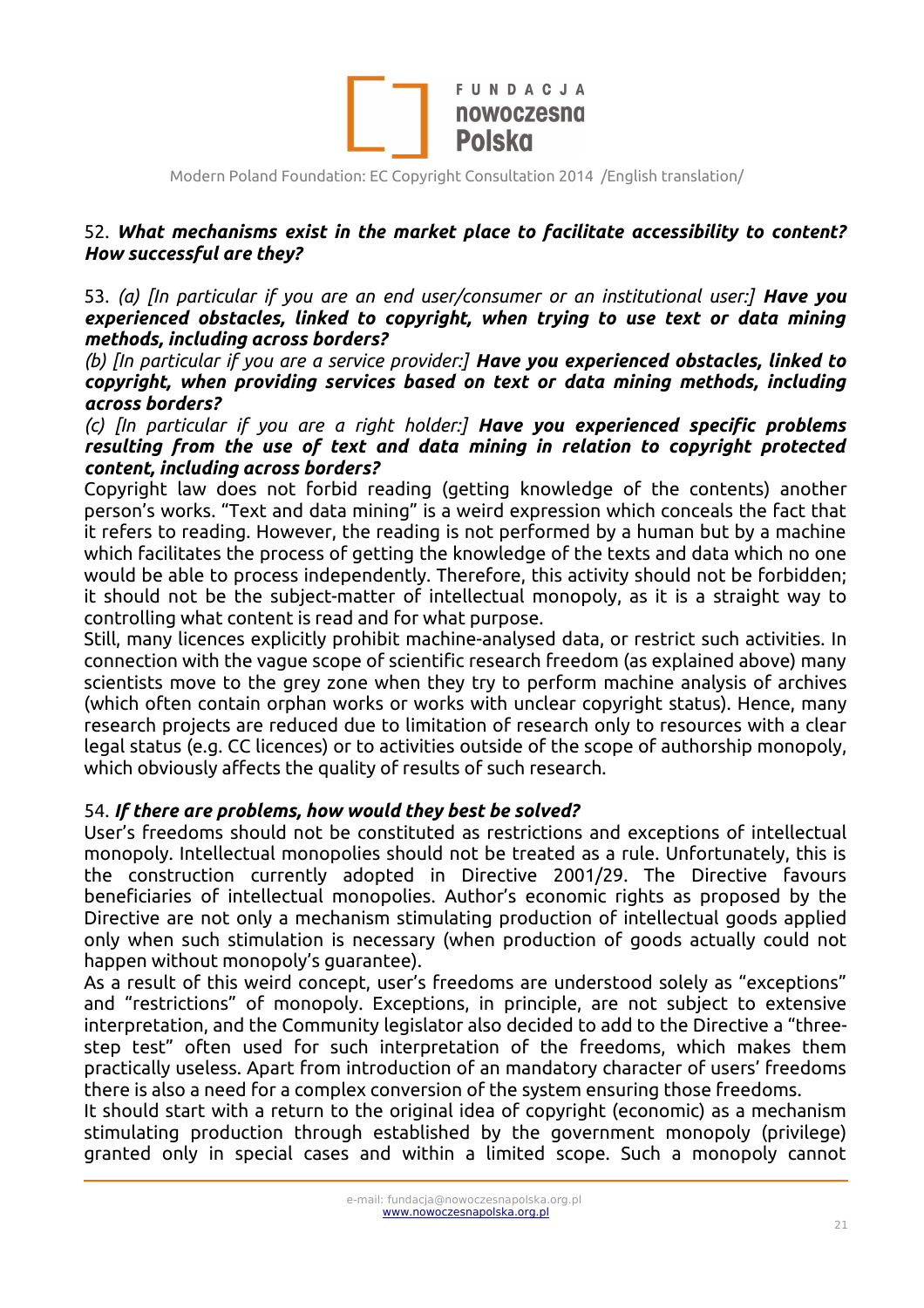

contradict with users' freedoms which should be based on a solid legal grounds. Copyright should be balanced with human rights, as shown by the European Court of Human Rights in the Ashby's case. The human rights themselves constitute the source of users' freedoms and the Directive should be agreed with this status quo.

A general definition of users' freedoms should be introduced along with a list of exemplary freedoms, which by the act of law are considered as falling under this definition. A significant criterion in the context of a general definition should be noncommercial use of original works and their adaptations. Moreover, it should include an explicitly expressed freedom, granted to everyone, to use works in a digital form for educational purposes without limits, both in relation to original works and their adaptations. Such construction of users' freedoms should be mandatory for all the Member States. It should be implemented in a unified form, but the Member States should be able to extend it unilaterally by adding to the acts further situations completing the scope of an open norm.

The above solution should not be limited to any specific type of works, but should explicitly include all types of works, as well as software and data bases (because many educational materials are made in a form of multimedia products).

Freedom of scientific research should not be assigned to any specific institutions; everyone should be able to use works protected by copyright as long as it does not exceed the scope of educational purpose.

Any licence provisions that contradict the above freedom should be made invalid, and the users should have the right to circumvent technical protection used to unable access to educational materials protected by copyright.

### 55. *If your view is that a legislative solution is needed, what would be its main elements? Which activities should be covered and under what conditions?*

User's freedoms should not be constituted as restrictions and exceptions of intellectual monopoly. Intellectual monopolies should not be treated as a rule. Unfortunately, this is the construction currently adopted in the Directive 2001/29. The Directive favours beneficiaries of intellectual monopolies. Author's economic rights as proposed by the Directive are not only a mechanism stimulating production of intellectual goods applied only when such stimulation is necessary (when production of goods actually could not happen without monopoly's guarantee).

As a result of this weird concept, user's freedoms are understood solely as "exceptions" and "restrictions" of monopoly. Exceptions, in principle, are not subject to extensive interpretation, and the Community legislator also decided to add to the Directive a "threestep test" which is often used for such interpretation of the freedoms, which makes them practically useless. Apart from making users' freedoms mandatory there is also a need for a complex reconstruction of the system ensuring those freedoms.

It should start with a return to the original idea of copyright (author's economic right) as a mechanism stimulating production through established by the government monopoly (privilege) granted only in exceptional cases and within a limited scope. Such a monopoly cannot run counter to users' freedoms which should be founded on solid legal grounds. Copyright should be balanced with human rights, as shown by the European Court of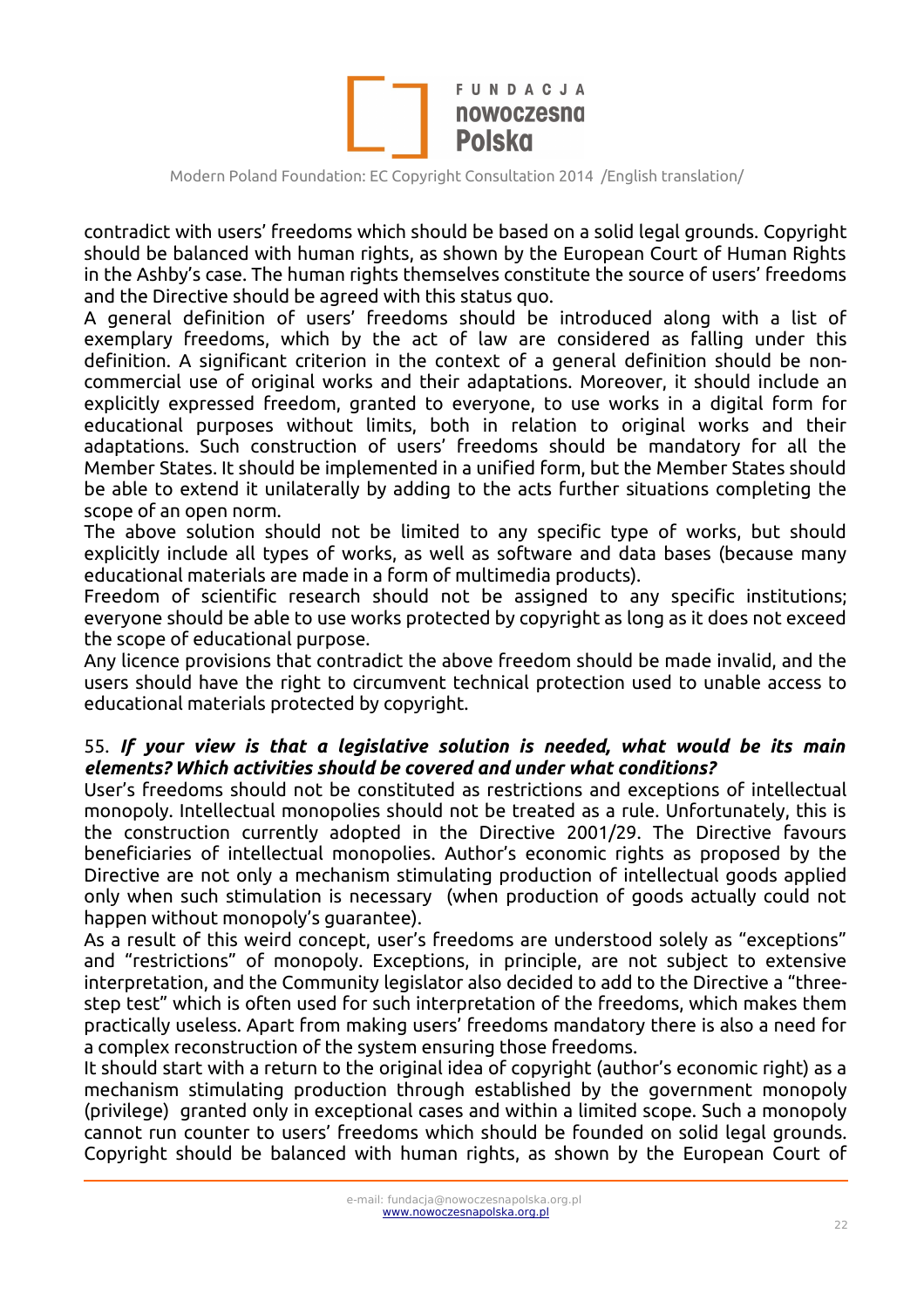

Human Rights in Ashby case. The human rights themselves constitute the source of users' freedoms and the Directive should be compliant with this status quo.

There is a need for introduction of a general definition of users' freedoms accompanied with a list of example freedoms, which by the act of law would be considered as compliant with this definition. A significant criterion in the context of a general definition should be non-commercial use of original works and their adaptations. Such construction of users' freedoms should be mandatory for all the Member States. It should be implemented in a unified form, but the Member States should be able to extend it unilaterally by adding to their laws new situations falling within the scope of the open norm.

The above solution should not be limited to any specific type of work, but can explicitly include all of types of works, including software and data bases (because many educational materials are made in a form of multimedia products).

Freedom of teaching should not be bound to any specific institutions; everyone should be able to use works protected by copyright as long as it does not exceed the scope of educational purpose.

Any licence clauses which contradict the above freedom should be made invalid, and the users should have the right to circumvent technical protection used to unable access to educational materials protected by copyright.

### 56. *If your view is that a different solution is needed, what would it be?* n/a

#### 57. *Are there other issues, unrelated to copyright, that constitute barriers to the use of text or data mining methods?* n/a

58. *(a) [In particular if you are an end user/consumer:] Have you experienced problems when trying to use pre-existing works or other subject matter to disseminate new content on the Internet, including across borders?*

*(b) [In particular if you are a service provider:] Have you experienced problems when users publish/disseminate new content based on the pre-existing works or other subjectmatter through your service, including across borders?*

*(c) [In particular if you are a right holder:] Have you experienced problems resulting from the way the users are using pre-existing works or other subject-matter to disseminate new content on the Internet, including across borders?*

"User-generated content" is another weird phrase suggesting that "users" create something else than works, creation of which is reserved for "creators". Meanwhile, the division into "creators" and "users" is incompliant with the actual state of affairs. Everyone may create a work and each of those works is (should be) equally protected by copyright.

Contemporary culture is to a large extent based on using pre-existing works or incorporating them to its own creativity. Authors realise to what extent our consciousness is shaped by works existing in public circulation and how important it is to show them in a new, critical perspective. An example of such work was famous Mona Lisa with moustache by Marcel Duchamp or repainted portraits of Marilyn Monroe by Andy Warhol. A similar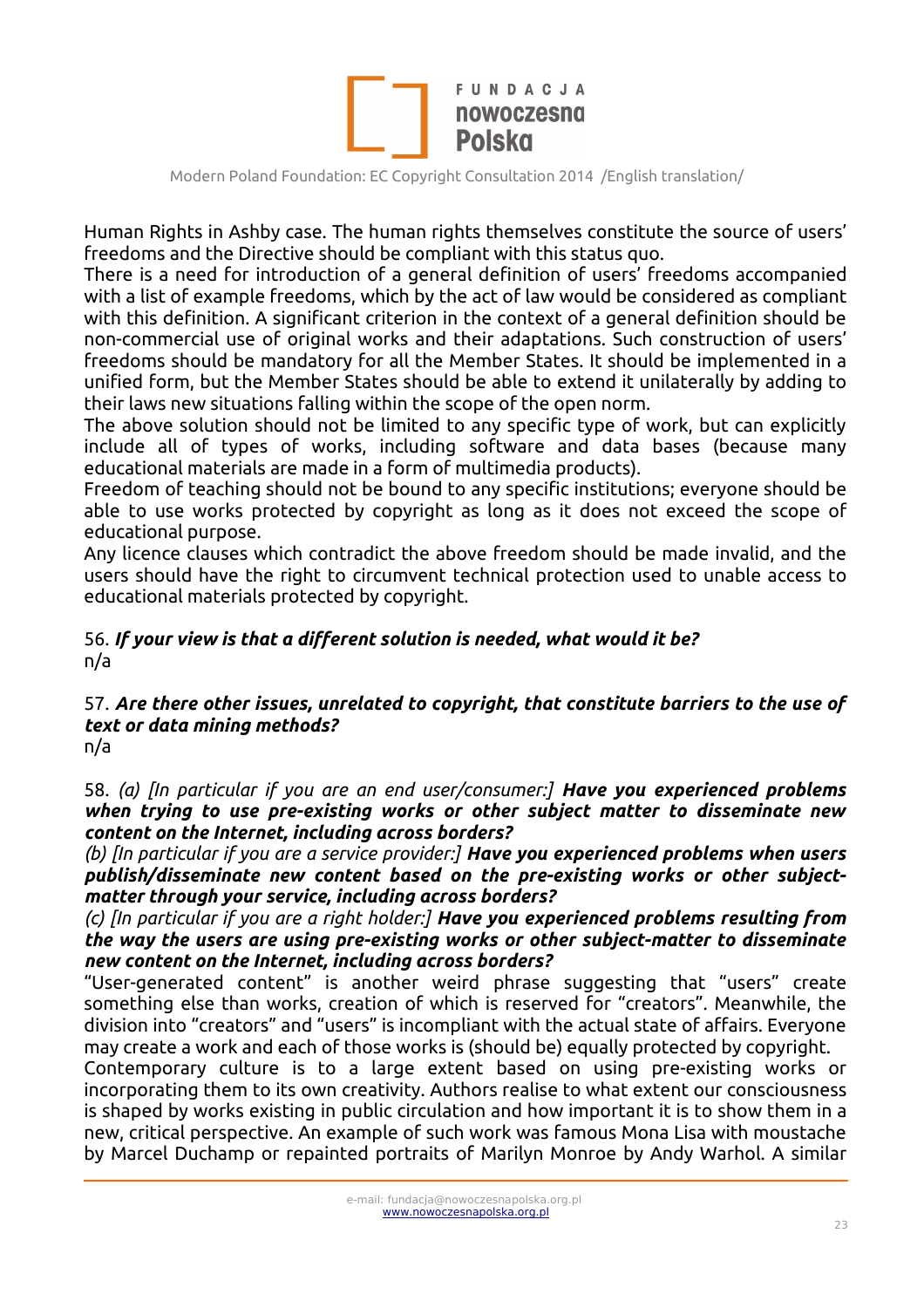

activity is sampling, i.e. creation of new musical works by combining fragments of different works. In such cases copyright law requires a consent of all parties authorised to the original works. Of course, original authors may be reluctant when faced with such "critical perspective" and decide not to give consent or make it dependent on a high remuneration. Such consent is necessary for distributing derivative works i.e. works which were created on the basis of an original work – including translations, film and comics adaptations, as well as very popular modifications and mash-ups of pictures and songs (a very popular Polish website "Demotywatory" shows how creative this activity may become). Another issue is connected with the fact that various provisions relating to this area in various EU countries impede distribution of such works on the Internet.

Users of information and communication technologies who simultaneously create works have a significant problem due to the fact their activities are often considered as instances of copyright infringement or at least put in the grey zone of legal uncertainty. For example, we ourselves were suspected of radical infringement of fair use, when Google Inc. removed a file containing Nina Paley's speech from YouTube after German organisation Gema reported it. Nina Paley was a keynote speaker during CopyCamp conference devoted to the subject of copyright.

The speech contained short quotes from films illustrating the problem… of fair use and because of those quotes the access to the file was blocked. We could not see Gema's communication with Google, however, from our point of view Google's decision was based on incorrect report or even could have been performed automatically by ContentID system.

#### 59. *(a) [In particular if you are an end user/consumer or a right holder:] Have you experienced problems when trying to ensure that the work you have created (on the basis of pre-existing works) is properly identified for online use? Are proprietary systems sufficient in this context?*

#### *(b) [In particular if you are a service provider:] Do you provide possibilities for users that are publishing/disseminating the works they have created (on the basis of pre-existing works) through your service to properly identify these works for online use?*

There is evidence supporting the fact that many Internet users are completely unable to determine the legal status of materials available online. They cannot distinguish "authorised" websites from "unauthorised" ones. Many users base their opinions on false believes instead of provisions of law, e.g. by believing that legality is connected with streaming (in contrast to downloading) or with payments (in contrast to free services). Since even a basic identification (legality of a source) is too difficult to be established by the Internet users, it seems completely pointless to assume that any kind of identification system used by rightholders/licensees may fulfil objectives for which it is created. Such systems as e.g. Free Software licences are successful only within professional and advanced communities, where consciousness of intellectual monopolies is higher. Therefore, we believe that the solution should be regulatory, not licensing one. Users should be granted freedoms adjusted to their common, natural social behaviours on the network.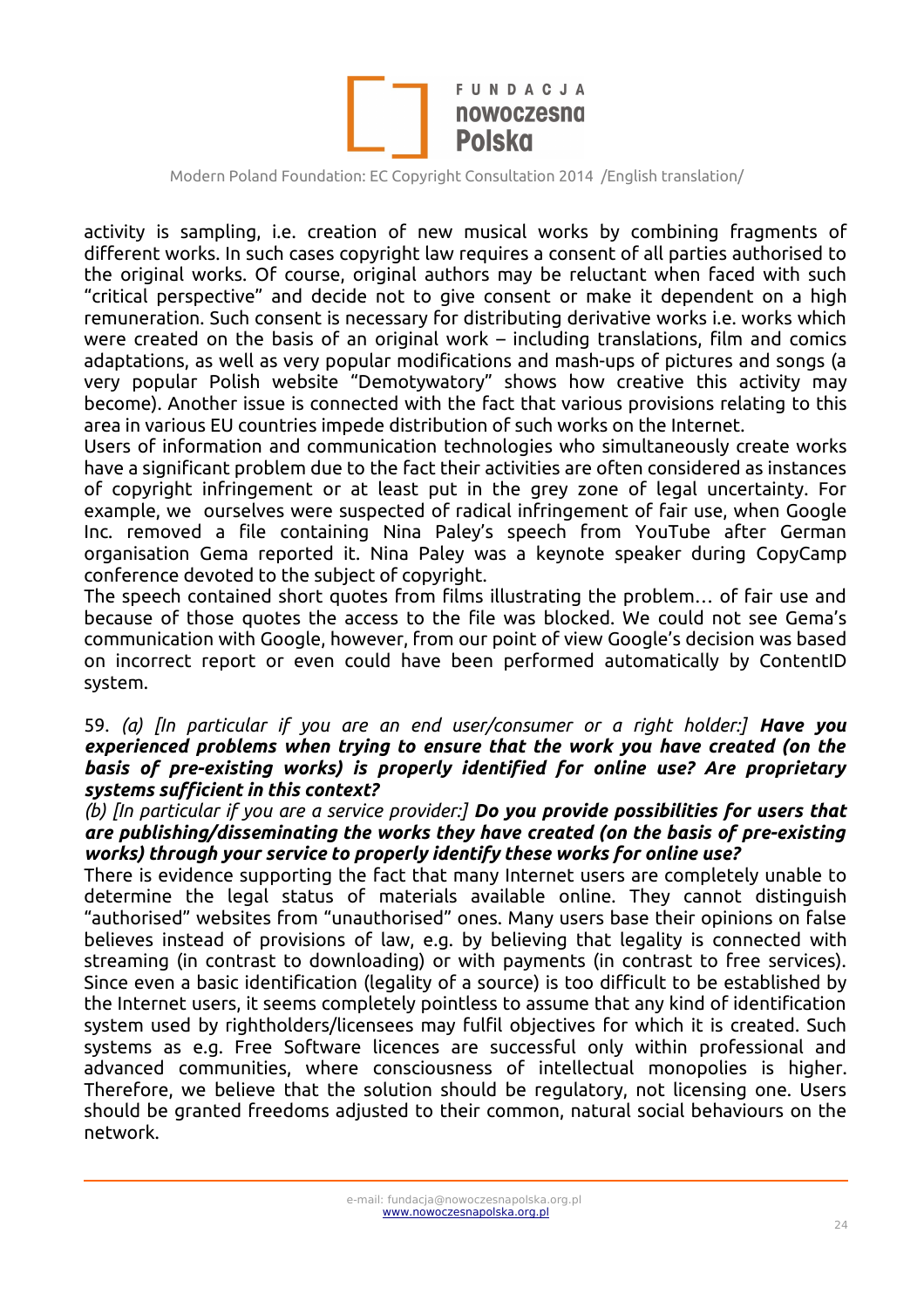

### 60. *(a) [In particular if you are an end user/consumer or a right holder):] Have you experienced problems when trying to be remunerated for the use of the work you have created (on the basis of pre-existing works)?*

#### *(b) [In particular if you are a service provider:] Do you provide remuneration schemes for users publishing/disseminating the works they have created (on the basis of preexisting works) through your service?*

Intermediaries such as content publishing platforms are more and more often using automatic content removal mechanisms against content that was for particular reasons considered undesirable. Such mechanisms often take reports from copyright holders as their basis, and function automatically regardless of the validity of the report (e.g. without verification whether the reporting person actually holds full rights to the content) and without determining whether the use of such content infringes the prevailing law or not (e.g. regardless of whether the particular work falls within the right to parody or other permissions for fair use). An example of such mechanism is ContentID implemented by Google on YouTube.com website. The users who want to make profits from remixing are therefore discriminated against by the automated mechanisms such as ContentID, however, formally speaking they may use the counter-notice mechanism (not all the Member States use it). Removing their remixes due to an arbitrary decision of a machine in connection with authorised parties' claims to remixed musical works obviously deprives them of the possibility to earn. Saving those materials does not improve their situation as well, because ContentID does not allow remixes' authors to earn money from remixes, it only enables sharing profits between service provider (Google as the administrator of YouTube) and the author of original work (the person who claims rights to the original and reported this fact in ContentID system).

#### 61. *If there are problems, how would they best be solved?*

The solution to this problem is, as postulated earlier, including non-commercial use of another person's works and their adaptations (creativity which uses another person's creativity) within the scope of user's freedom guaranteed by the statute.

#### 62. *If your view is that a legislative solution is needed, what would be its main elements? Which activities should be covered and under what conditions?*

The list of user's freedoms which already exists in Directive 2001/29 should be mandatory and extended as to explicitly encompass non-market sharing of works and their adaptations. Such a list should be completed with an open norm defining users' freedoms through general criteria.

#### 63. *If your view is that a different solution is needed, what would it be?* n/a

# 64. *In your view, is there a need to clarify at the EU level the scope and application of the private copying and reprography exceptions1 in the digital environment?*

The scope of user's freedom should not depend on the type of work (the subject-matter of related rights) or on technology (whether it is fixed in a tangible medium or not). Such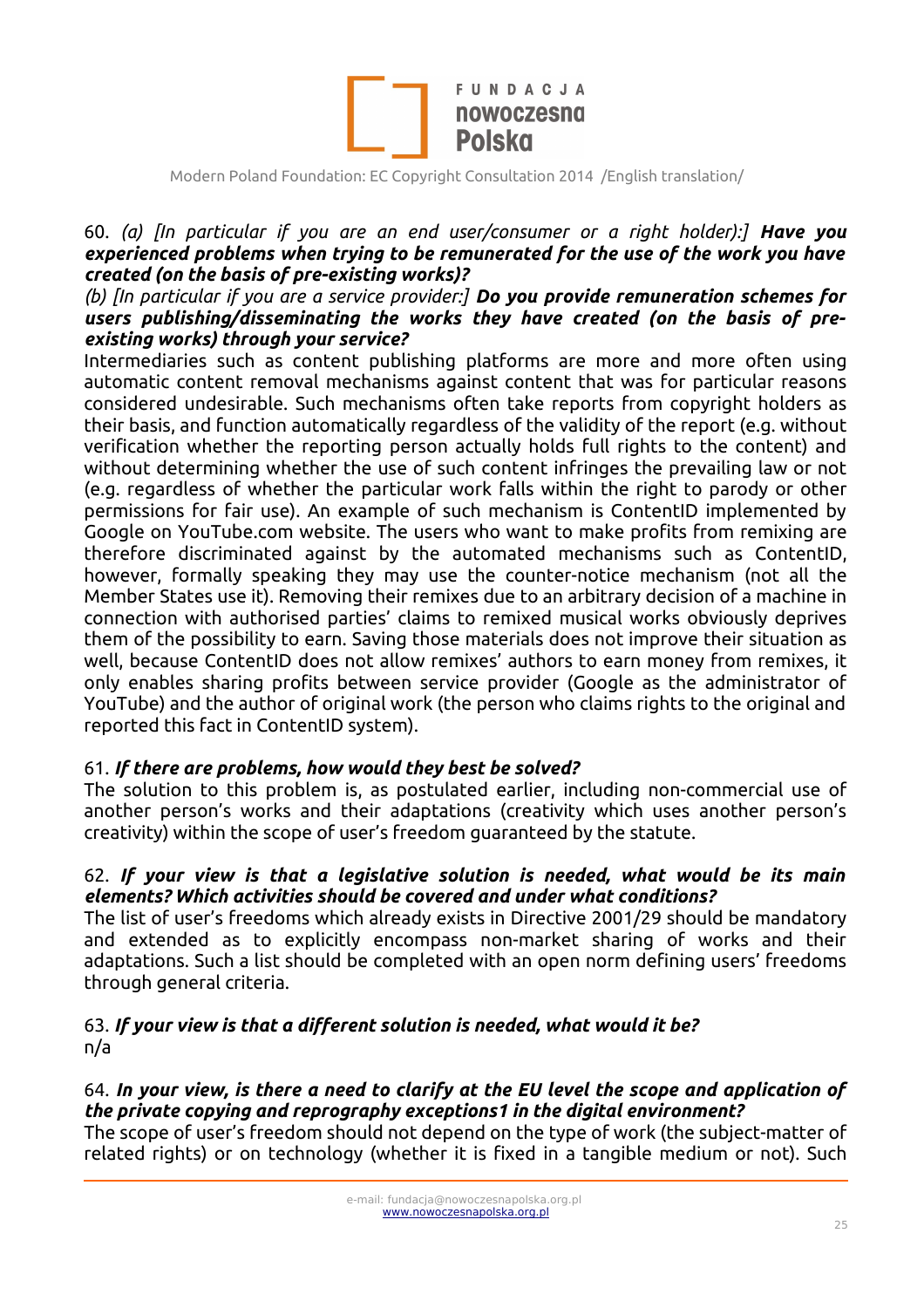

freedoms should not be subject to contractual restrictions, and the users should be able to legally circumvent technological protection measures preventing them from acting within the scope of statutory freedom. The type of work, and not the user's legal status should be the criterion analysed while determining if specific action falls within the limits of granted freedom. All use of the works and their adaptations for non-commercial purpose should be permitted.

#### 65. *Should digital copies made by end users for private purposes in the context of a service that has been licensed by rightholders, and where the harm to the rightholder is minimal, be subject to private copying levies?*

Fees on blank media, levies, etc. (hereinafter referred to as "fees") like any other tax mechanism (or similar to a tax mechanism) have many drawbacks. Nowadays in Poland, such a system exists in relation to blank media and copying equipment, as well as photocopying services. Money is collected and distributed by authorised collecting societies. This process is controlled by the government authorities only remotely. Unfortunately, as practice has shown, such control should be increased, as some of those collecting societies are not able to distribute money among all the rightholders. For instance, it is uncertain whether and to what extent distribution should be based on statistics, and who is to decide what statistical methods should be used for data gathering, analysis and calculation.

What is more important, there is no clearly formulated connection in the provisions of law between those fees and user's freedom. An issue often brought up in debates is that copying gives rise to piracy. As many users are unaware of the fees, it contributes to a false belief that each copy of a work generates a loss to rightholder. While in fact, each copy equals another fee which benefits the author or publisher.

Generally speaking, a connection made between copying and losses has no grounds at all. Those fees are based on an assumption that each use of work inflicts losses to the rightholder. This unproven assumption leads to conclusion that every time when provisions allow the users for unlicensed use of a work or use without a direct fee, there should be a solution ensuring the remuneration is paid. However, such conclusion should not be accepted without criticism.

The Member States should have the possibility to introduce mechanisms of loss compensation only if it is proved that a loss was incurred by the authors and it cannot be compensated for by different means. Profits gained through such compensation mechanisms should be weighted against the costs, hence if the research shows only minimal loss, the Member States should not be allowed to introduce those mechanisms, because the costs thereof would exceed the losses (if any).

#### 66. *How would changes in levies with respect to the application to online services (e.g. services based on cloud computing allowing, for instance, users to have copies on different devices) impact the development and functioning of new business models on the one hand and rightholders' revenue on the other?*

The question of how and on what the levies will be charged is crucial. More important though is the question who, and how exactly, will share those fees and what the costs of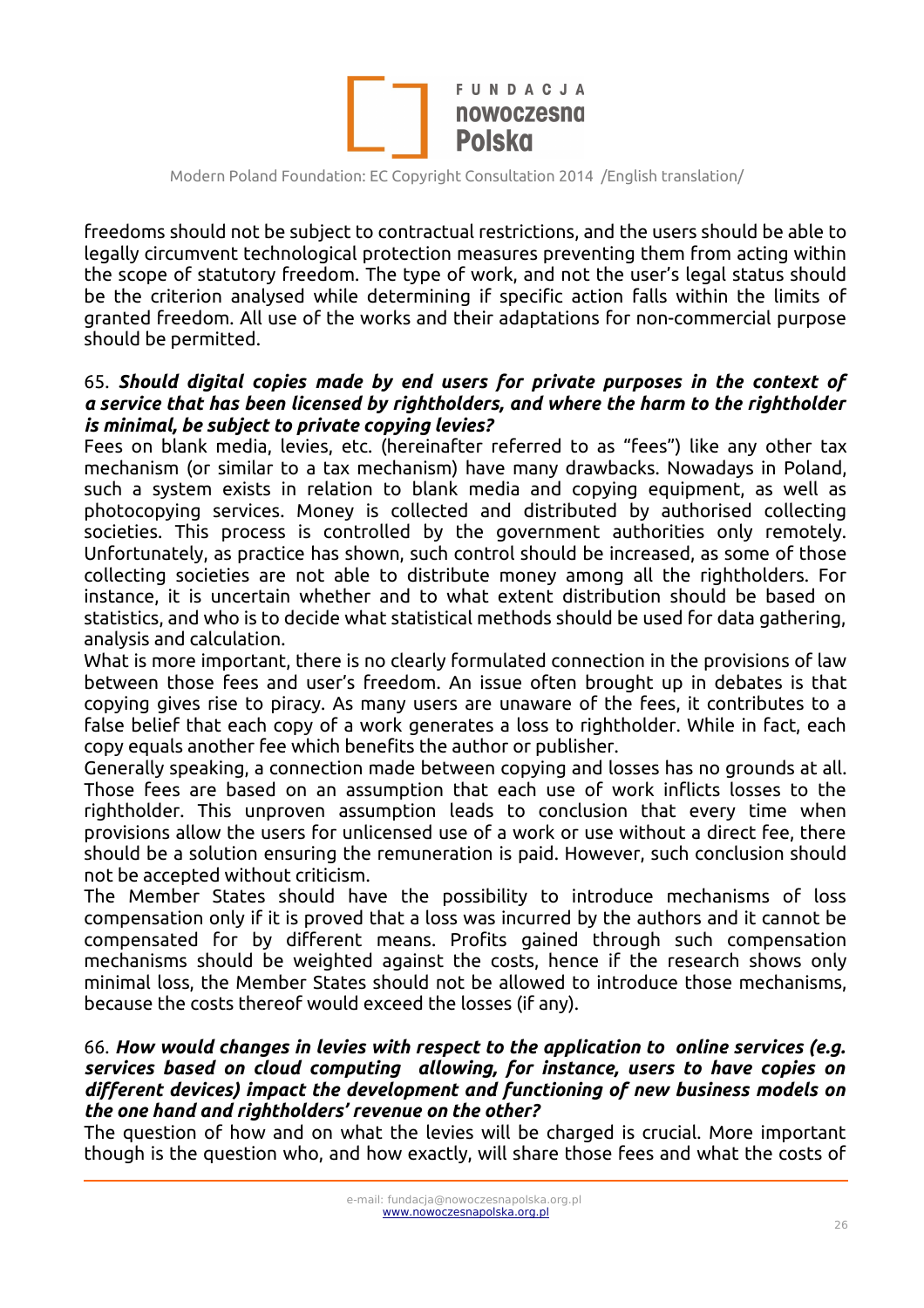

this system will be. However, even more important is the question what the society will receive in return for introduction of such a system. In our opinion, the key issue is freedom of non-commercial use of works and their adaptations, which should be explicitly guaranteed, even more if the current fee systems were to be further developed.

### 67. *Would you see an added value in making levies visible on the invoices for products subject to levies?*

There is a low social awareness of the fact that the prices of many articles, media and services already contain fees that reach collecting societies which then divide them between authorised parties. Many do not know that their procedure of copying works has already been paid for in this sense. Such people are vulnerable to propaganda that claims that copying generates losses to the authorised parties. All ways of informing society about the manner in which fees systems function is a good idea, however, one should not focus solely on the fact that goods and services already contain the fees. The citizens should be informed about the manner in which their money is collected and divided, as well as what the costs of functioning of such a system are. Such information, even if partially available in due collecting societies' reports, does not always reach the general public.

#### 68. *Have you experienced a situation where a cross-border transaction resulted in undue levy payments, or duplicate payments of the same levy, or other obstacles to the free movement of goods or services?*

Bearing in mind the "low social awareness of the fact that the prices of many articles, media and services already contain fees that reach collecting societies which then divide them among authorised parties," it becomes clear that such situations may be very difficult to realise, because of the lack of direct indications that levies are already included in the price of a specific product or service.

#### 69. *What percentage of products subject to a levy is sold to persons other than natural persons for purposes clearly unrelated to private copying? Do any of those transactions result in undue payments? Please explain in detail the example you provide (type of products, type of transaction, stakeholders, etc.).*

So far there was no evidence that any such fee is owing, i.e. due.

#### 70. *Where such undue payments arise, what percentage of trade do they affect? To what extent could a priori exemptions and/or ex post reimbursement schemes existing in some Member States help to remedy the situation?* n/a

### 71. *If you have identified specific problems with the current functioning of the levy system, how would these problems best be solved?*

We strongly disagree with the statement that rightholders incur losses when their works are copied by certain categories of users without their consent; we consider compensation for such imaginary losses as unnecessary. At the same time we believe it is reasonable to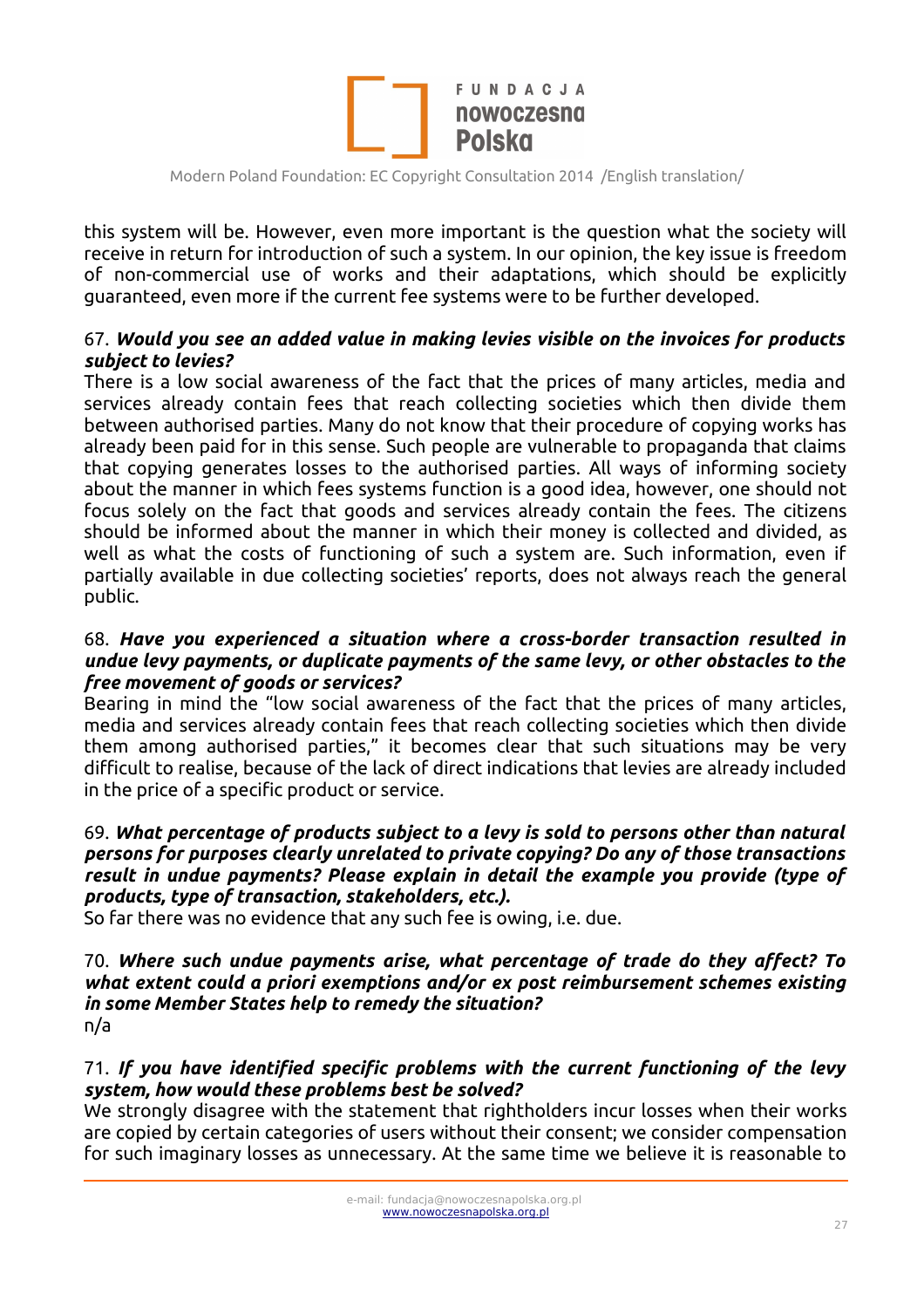

demand that the entrepreneurs who earn by using cultural works (or other protected by copyright subject-matter) share their profits with authors – for example through a system of fees. Introduction of such a system on the Internet requires great caution to avoid invasion of privacy or double payments. It seems that the best solution would be a flat fee for Internet service which would be distributed between authors (for example by collecting societies). Functioning of levies in Poland shows that the organisations authorised to charge have problems with distributing money to the rightholders. Complicated and expensive statistical analyses are performed without any clear results. It is then necessary for such a system to include clear and explicit rules of financial means distribution. An example of such model is Philippe Aigrain's Creative Contribution. It should be highlighted that double payments of fees on works the authors have already been paid for in a form of flat fee should not take place. For this reason, any payment system can be accepted only under condition that it entails legislation of non-commercial use of works by individuals. From citizens' perspective, the main problem of the fees system is the question of what they will get in return? An important argument backing up such solution is the question of privacy: only a flat fee combined with legalising decentralised communication like P2P can stop the process of obtaining more and more detailed users' data by third parties. Such a system will strengthen social bonds, raise the level of participation in cultural life and enable the citizens of Europe to take full advantage of their cultural heritage.

#### 72. *[In particular if you are an author/performer:] What is the best mechanism (or combination of mechanisms) to ensure that you receive an adequate remuneration for the exploitation of your works and performances?*

The basic mechanism provided for in copyright law is contract and each alternative mechanism (such as levies) should be introduced only if there is obvious evidence that the contracts fail. In our opinion, it is necessary to scrutinise the economic reasons underlying the process of creation and distribution of culture, because nowadays it is often mistakenly assumed that each use of works should be paid for. Research has shown that the authors' rights are not infringed (or that public interest gains) even in situations when using works is not subject to fees. An example would be the question of public lending rights which negatively affect the possibilities of buying new books by the libraries. Such matters should be systematically analysed further, before any legislative actions are taken to reinforce intellectual monopolies.

### 73. *Is there a need to act at the EU level (for instance to prohibit certain clauses in contracts)?*

Yes, there is a need to prevent contracts that unable users to enjoy their freedoms guaranteed by provisions of law implementing Directive 2001/29, because licences often try to enforce such prohibitions. The author should at the same time have full freedom to make available his/her works in a greater scope than statutory users' freedoms ensure, including granting free licences. In particular, it is necessary to ensure a right to waive economic rights and transfer a work into the public domain.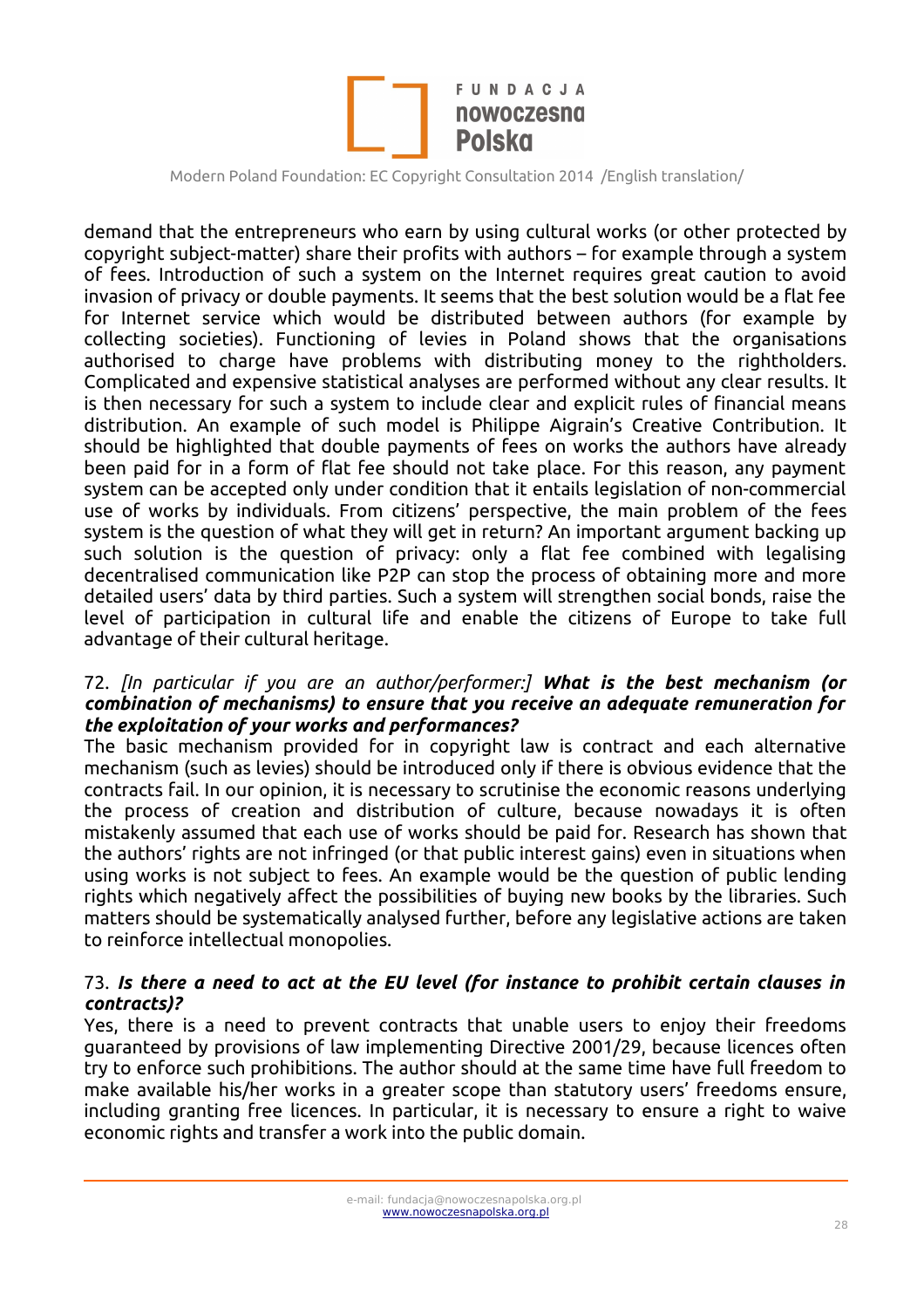

Regardless of the above, it is also necessary to prohibit using technological protection measures aimed at preventing the user from enjoying his statutory freedoms, or limiting those freedoms.

### 74. *If you consider that the current rules are not effective, what would you suggest to address the shortcomings you identify?*

In our opinion it is necessary to scrutinise the economic reasons underlying the process of creation and distribution of culture, because nowadays it is often mistakenly assumed that each use of works should be paid for. Research has shown that the authors' rights are not infringed (or that public interest gains) even in situations when using works is not subject to fees. An example would be the question of public lending rights which negatively affect the possibilities of buying new books by the libraries. Such matters should be systematically analysed further, before any legislative actions are taken to reinforce intellectual monopolies.

### 75. *Should the civil enforcement system in the EU be rendered more efficient for infringements of copyright committed with a commercial purpose?*

More and more often there emerge companies whose business model is based on a mass submission of motions on behalf of authors, publishers or producers for prosecuting illegal distribution of works on the Internet. Police and prosecution undertake actions aimed at establishing users' identity. A company which is the aggrieved party obtains access to such data which is used for settlement agreement. Next, it offers to withdraw the motion for prosecution once the user pays certain amount of money in return. Many users agree to this, even if the charges have no grounds whatsoever, and the agreement does not necessarily lead to discontinuation of penal proceeding. This business is based on mass submission and taking advantage of user's lack of legal knowledge, who after being faced with the risk of serious civil and criminal sanctions feel motivated to sign the settlement.

The companies that make profits on copyright that they hold are trying to increase their control over the copyright use on the Internet by pushing legislation ordering the Internet providers to disclose their customers' data (such provisions were found in the famed ACTA agreement).

Procedures introduced by social networking services are also troublesome as they do not give any chances for defence to the party accused of distributing works which infringe copyright. Such works are censored by the website once someone reports a suspicion. The user has no possibility or only slight chances to prove that he did not infringe another person's copyright. If such cases occurred in the real world, the decision would be made by the court, and not by private entrepreneur. Sometimes such procedures are applied to blocking content which is undesirable by some institutions, while the copyright is used only as an excuse.

76. *In particular, is the current legal framework clear enough to allow for sufficient involvement of intermediaries (such as Internet service providers, advertising brokers, payment service providers, domain name registrars, etc.) in inhibiting online copyright*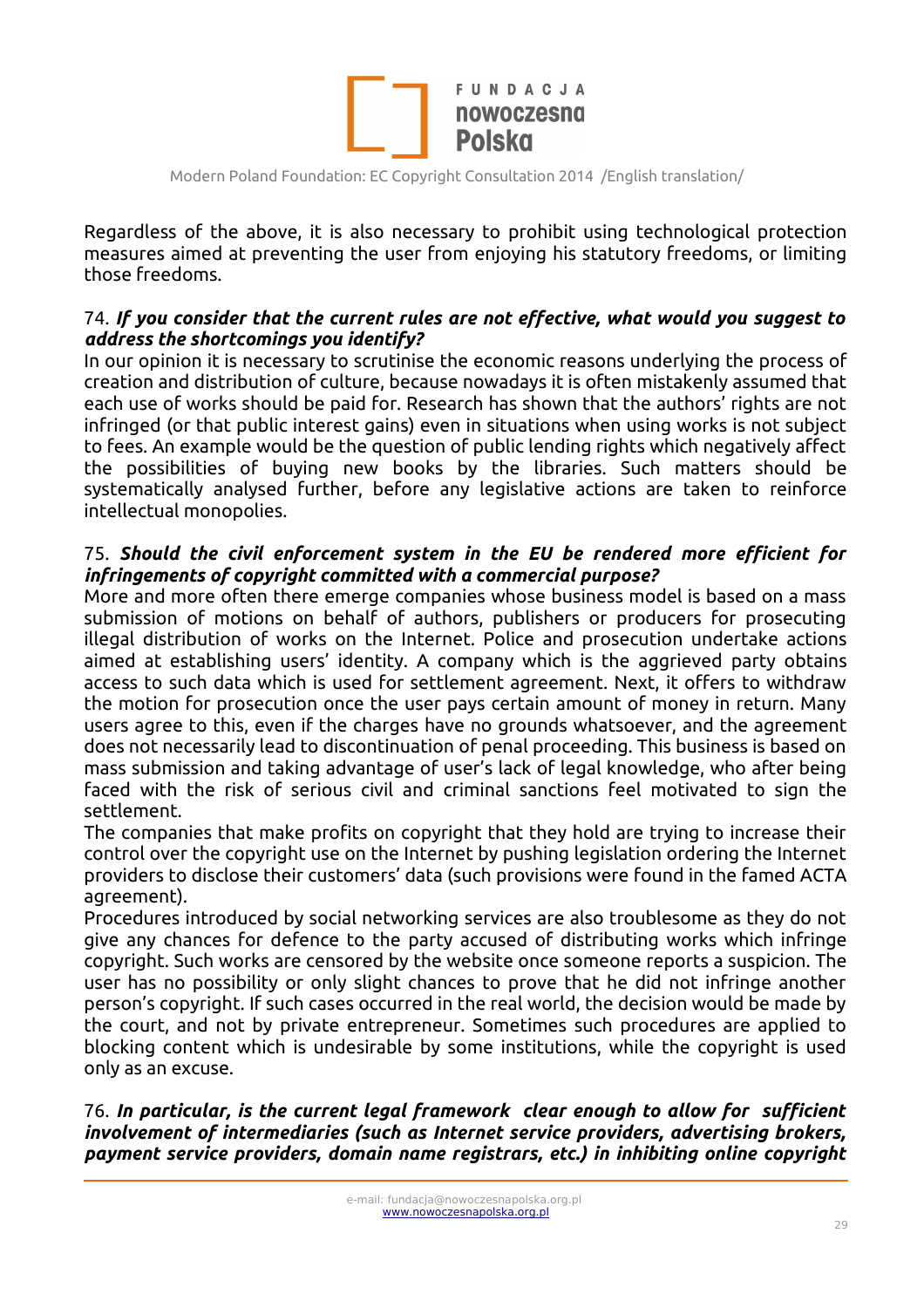

### *infringements with a commercial purpose? If not, what measures would be useful to foster the cooperation of intermediaries?*

This question cannot be answered before reaching a precise definition of an "intermediary" who would be subject to the system being proposed. Many different intermediaries are active at many different network levels. They play various roles and have various scopes of control over data. The starting point and general rule should be focusing on the means which was received by actual perpetrator.

Regulations (responsibility regimes, or other regulations) which would allow the intermediaries to extend control (power) over parties to electronic communication should not be prematurely introduced. Such system introduced in the e-commerce Directive lead to implementation of notice and takedown mechanisms, which sometimes result in pathological situations like private censorship or lack of sufficient control granted by national courts.

In a democratic society, infringements should be prosecuted and eliminated on the basis of judicial decisions; the courts should in particular determine whether the infringement actually took place and what sanctions should be applied. Such decisions should be subject to appeals. The intermediaries' role (if private entities may play any role whatsoever) should be taking action after court's adjudication and only within the scope specified by this adjudication. In our opinion, it would be a good idea to take advantage of positive experiences of Canadian "notice and notice" system, where an intermediary plays only a role of a messenger between the authorised party and the user accused of copyright infringement. Simultaneously, it is important that the introduction of such a system does not enable or encourage intermediaries to collect users' data as it would lead to invasion of privacy.

#### 77. *Does the current civil enforcement framework ensure that the right balance is achieved between the right to have one's copyright respected and other rights such as the protection of private life and protection of personal data?*

Copyright infringement is restricted by civil and criminal sanctions, but only the former type is regulated by EU. We cannot speak of civil sanctions without taking criminal sanctions into account, as those two types constitute one system. Considering the overall character of those sanctions, we think that the system of law enforcement is currently too repressive in the cases when infringements are committed within the scope of noncommercial use or use for the purpose of public interest (education, science, etc.). As a result of inexplicitly defined scope of user's freedoms, many actions of this kind directly or indirectly infringe copyright. People who take such actions bear risk of very high financial sanctions (order to pay a multiplied amount of remuneration even in the case of inculpable infringements, or imprisonment). Even if cases of mass prosecution and enforcement from users of non-commercial, educational or scientific content are unknown, the responsibility regime makes them limit the level of their involvement (e.g. giving up e-learning, text and data mining, etc.) – these are the so called "chilling effects". Vague definition of actions which are not allowed in connection with very harsh sanctions bring about pathological situations. More and more often there emerge companies whose business model is based on a mass submission of motions on behalf of authors, publishers